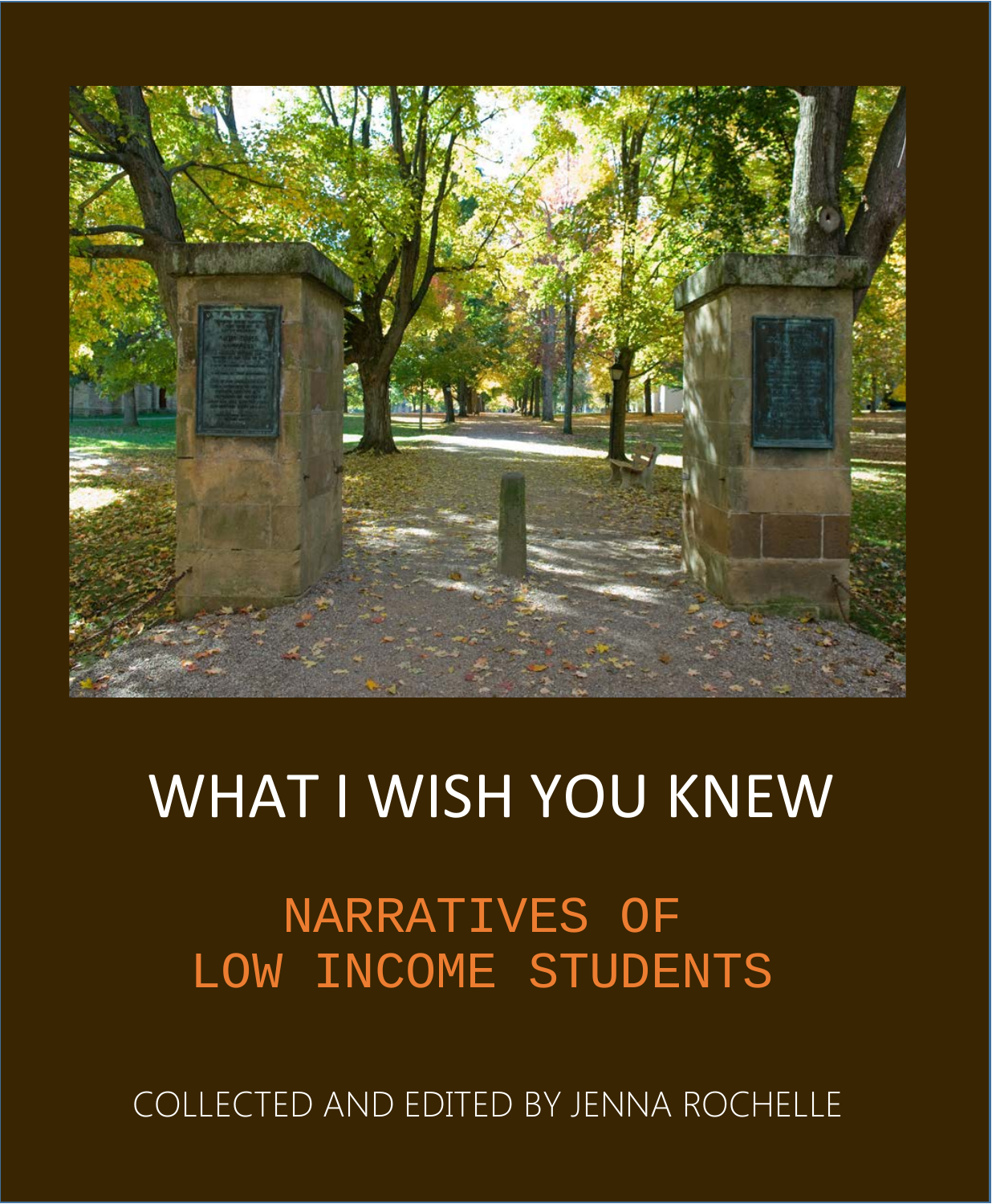# **About this Book**

According to a 2017 New York Times article, Kenyon is the eighth least socioeconomically diverse elite college in the country. 19.8 percent of students are from the top 1 percent of wealth, while only 12.2 percent of students hail from the bottom 60 percent.\* As a student from a low income background, I was not at all surprised by this article. In fact, it validated a lot of the experiences and situations I had encountered while at Kenyon.

Drawing from a pilot study I conducted in the Fall semester of my freshman year, I designed my anthropology senior honors thesis to investigate the experiences of low income students, particularly their relationship with food. A presentation on my research design and findings will take place Thursday, March 28<sup>th</sup> at 11:10 in Hayes 109.

Within this book are excerpts from interviews conducted with 23 self-identifying low-income students in the Fall of 2017. These students come from a variety of geographical, educational, and racial/ethnic backgrounds. While the enclosed experiences do not necessarily represent the views and opinions of *all* low income students on campus, they do present a fairly holistic view of the variation and commonalities of opinions.

Although the quotes are presented anonymously within this book, it is crucial to remember the identity of these students. They could be your lab partner, your teammate, your roommate, a close friend, someone you awkwardly smile at on Middle Path. This booklet is not meant to merely be a form of entertainment. It is a tool for you to critically reflect on the ways in which your daily actions influence and shape the experiences of other students from underrepresented backgrounds.

It would be great if Kenyon had a larger endowment and could provide more scholarships for low income students to come to Kenyon, but that change is out of our control. However, we do have control over our daily actions. Every day we create and reproduce a Kenyon culture. How we talk about Peirce, what type of clothes we wear, and how we spend our free time all contribute to the infamous 'Kenyon Community'. It is our job as students to ensure that this culture, this community, is inclusive and welcoming to all students.

There is no easy solution to this issue, but it's important to start having conversations and recognizing that class inequality exists on campus. If nothing else, I hope this project can spark and guide those conversations.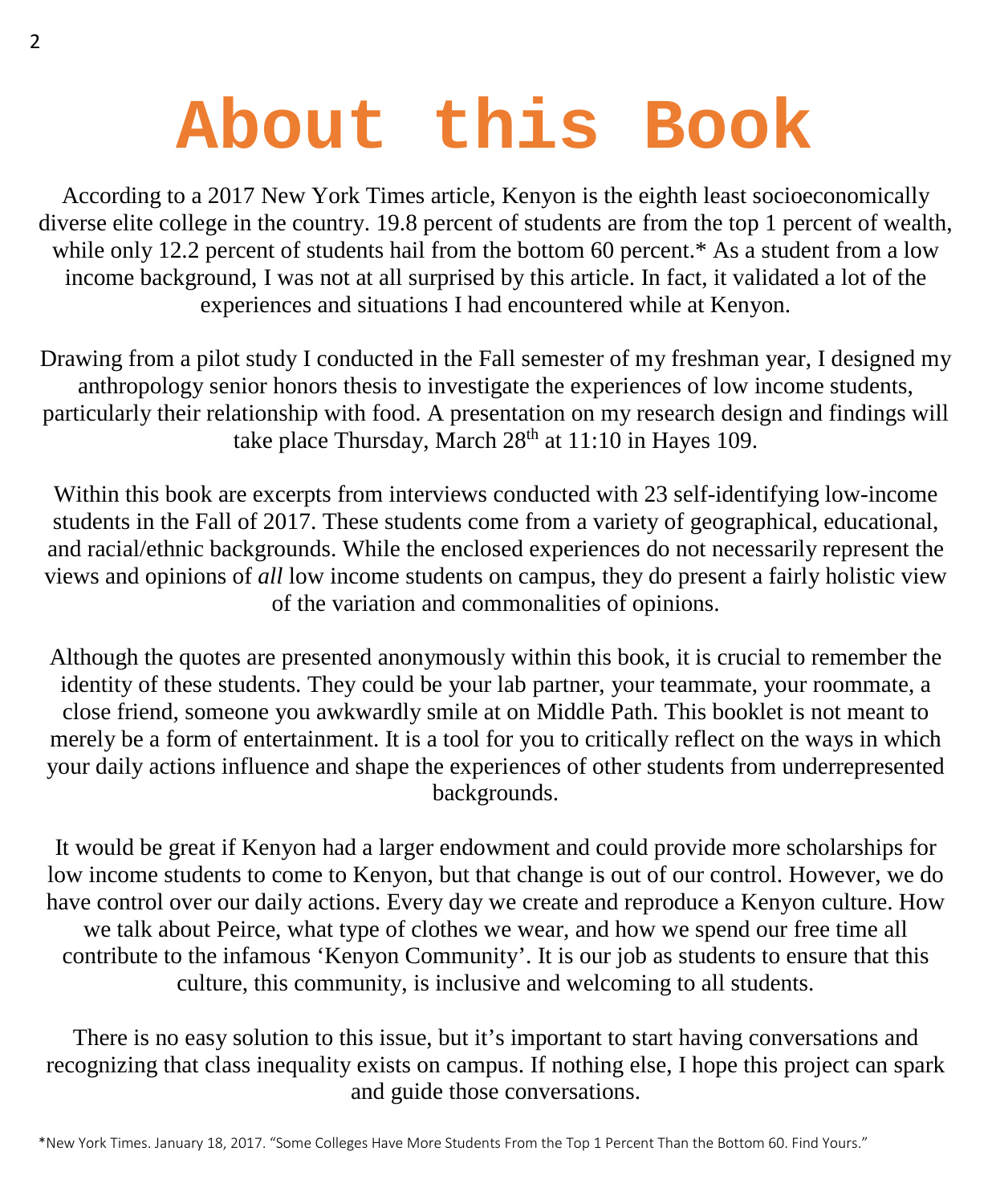# **Contents**

| <b>First Year Transition</b> |    |
|------------------------------|----|
| Fashion                      |    |
| Food                         | 9  |
| In the Classroom             | 13 |
| Social Interactions          | 15 |
| <b>Student Entitlement</b>   | 18 |
| What I Wish you Knew         | 23 |
| Where Do We Go From Here?    | 28 |
| Acknowledgements             | 30 |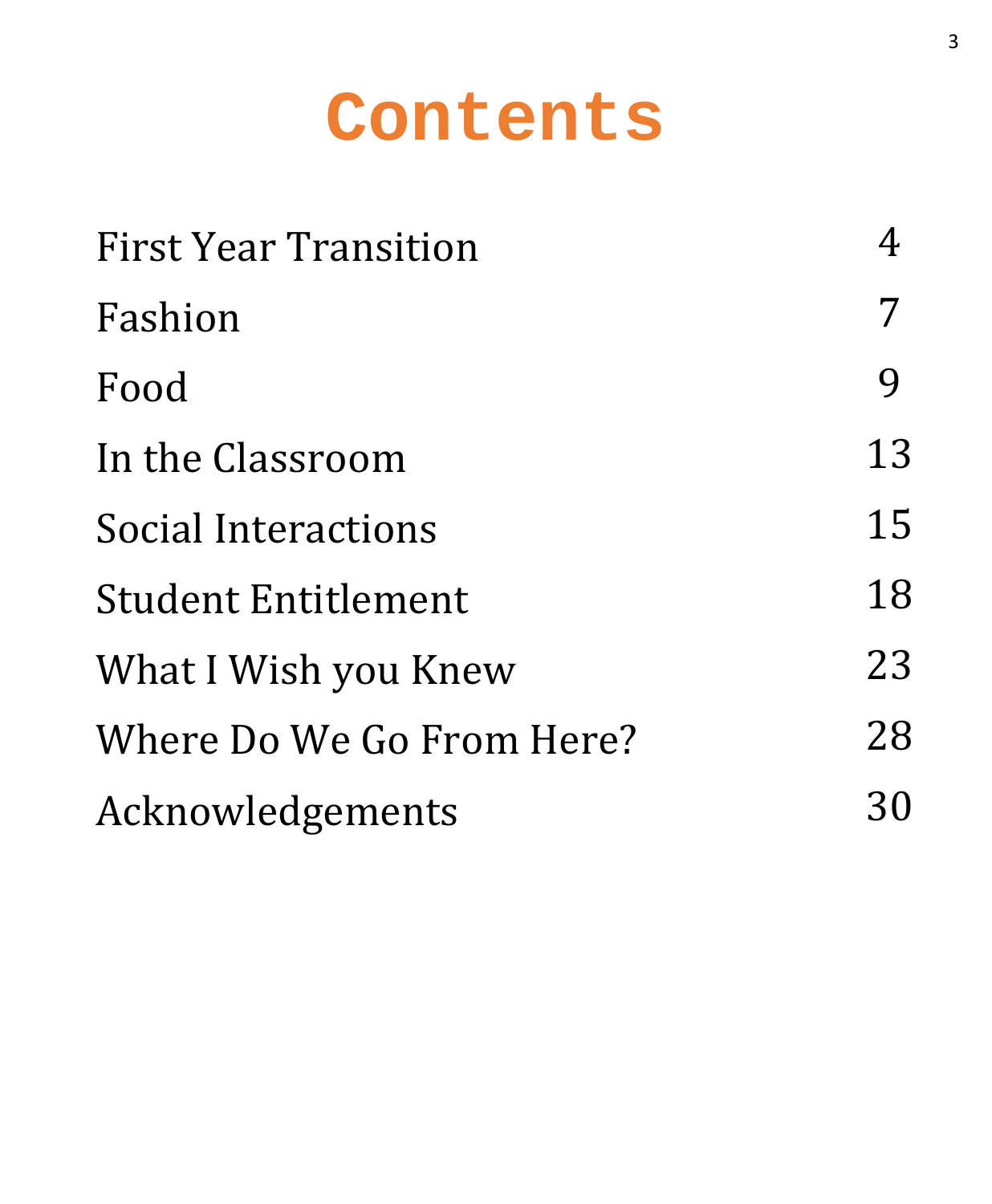# **First Year Transition**

 $\overline{a}$ 

I called my mom and I said, "**I don't belong here, I'm not like any of these kids.** I don't understand. Their lives are so different. They don't understand my life and I'm not comfortable with that. They're so much smarter than me" I thought they were smarter than me because they had more opportunities than I did. Which is not true. I'm just as smart as them, I just didn't have those same opportunities. And so that was really big. And I didn't feel like I fit in at all and I was uncomfortable with that. But I'm kind of a tough cookie, so I was like, I can do it. I still feel that way, but I'm also more open about it now

My first year I really didn't feel like I belonged. I felt out of my league in education and background experience. I felt like I had not had as cultured as an experience. I came from a very rural conservative community. I hadn't been exposed to these liberal ideas of how you should treat people, and I've since come to acquire those ideas myself, but it was just kind of new. It felt like everything was new, I was just in a completely different environment. And I guess now I do feel more like I belong, and that I

Ξ Freshman halls are interesting because it's just random people you're thrown in with. And I'm still friends with a lot of those people, but we're definitely different. I was lucky, my roommate and I got along really well because neither of our parents had a lot of money compared to our other Kenyon cohort. So that was a nice thing to have in a roommate, that there wasn't this big divide between us. I don't know how that would have affected us had there been one, but I know that was something really nice that we could both relate to. **I think there is some type of comfort in that.**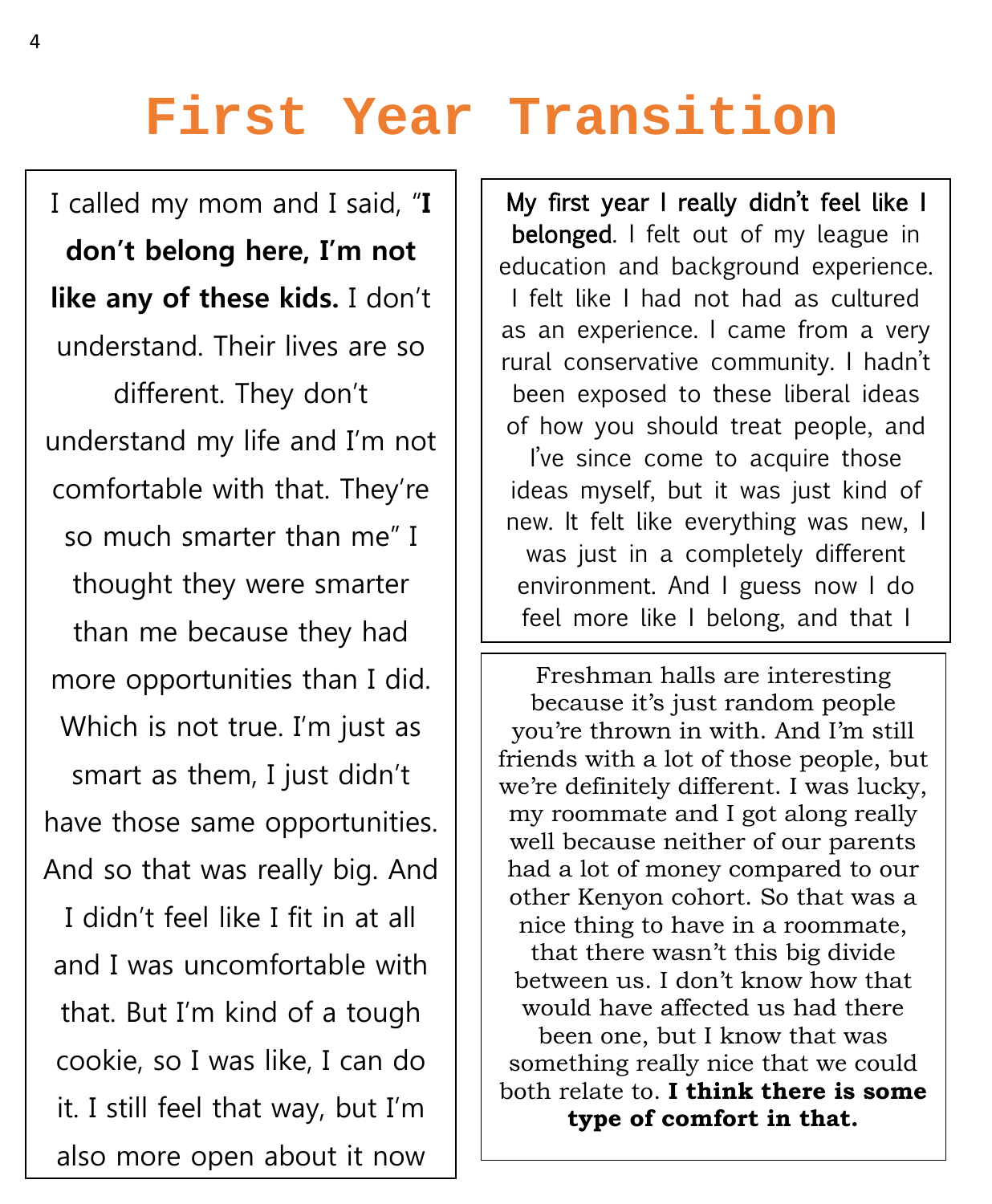# **First Year Transition**

Freshman year in particular it was very jarring to meet other people's parents. I didn't notice class differences too much when I was talking to students because I guess I just wanted to convince myself that we were in the same environment and in all functional ways we were equals-- which isn't true. But it was jarring when **I met people's parents and I could see nothing in their parents that resembled the way my parents treated me**, and kind of treated this situation and environment. Because my parents have never made it to a parents weekend. So they haven't spoken to other parents. But it seems like there's a different language that other people's parents speak in, and the way that they kind of treat Kenyon as both an abstract thing and a thing that's here, and my parents don't share that. It's always been very apparent to me at any parent's weekend or time I'm out to dinner with my friend's parents.

Freshman year was definitely a very big culture shock. Especially because a lot of the people on my floor, and my freshman year roommate, had obviously come from a wealthy background. She was an only child and her parents were working professionals. That was the biggest thing for me. To come here and have people say, "My dad is a professor" "My mom is an architect." That seems to be the norm here. My roommate ended up moving out because she already knew a bunch of people in our class that had come from her high school. And she moved to be with them. And she left a bunch of things. Just in our room because she didn't feel like carrying them across the street. One day I went into her old closet and there were a bunch of down pillows in there, and she had left them. Like with a desk lamp. She didn't feel like carrying them, so I decided to keep them. And I still have them, and like, I don't understand how you can just afford to leave things around. And that's something I've noticed. People on campus seem to be very willing to just leave things. They seem very unattached to physical possessions because they can just afford to buy something else and replace it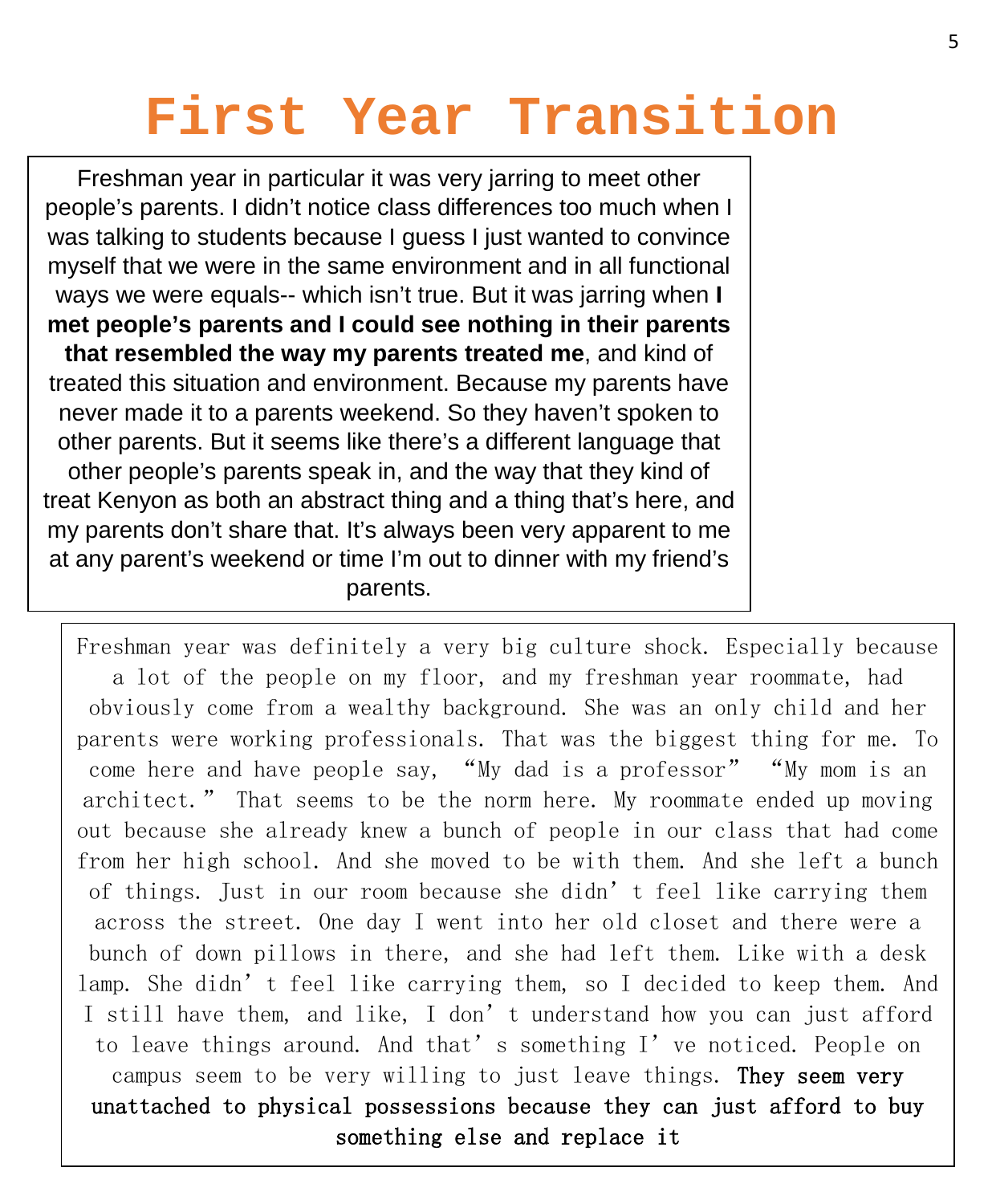# **First Year Transition**

I remember being very self-conscious my first year at Kenyon. I felt extremely inadequate. I was able to do a pre-orientation program before coming here, and I remember showing up, going to this dinner, and everyone was talking about themselves through their experiences. They were talking about different artists they've seen, cathedrals they'd seen in Europe, different family vacations they had. Some girl was talking about how her uncle was famous and on a couple tv shows, and everyone was just really peacocking themselves. **But to talk about themselves, they were just talking about their privilege.** And I remember feeling so inadequate and like I had nothing to offer these people, because I was like: **If this is what you think I should think is important about you, I don't know what you'll find important about me.**

I remember another conversation that stands out really vividly. I was really interested in Art History when I was in high school, and I took AP Art History. I remember sitting around with four other girls, and they were talking about their favorite places in Europe, and I was able to keep up with the conversation because of that course I had taken. So I was asking about different cathedrals and if they had seen this place or that place, and they were like, "Wow, it sounds like you've been to a lot of places. **What's your favorite place in Europe**?" And I said, "You know, I've never been out of the country."

I just remember at least for my first semester freshman year that I didn't belong, and I felt really inadequate, but then throughout the year, as I was able to keep pace with other student's academics, and when I saw that I was doing better than other students academically it really made me think about that. This sounds kind of petty, but I remember in those first couple months, freshmen were still talking about ACT and AP scores, and I was like, wow, you went to a private school, all 60 of the people you graduated with went to colleges, most of them Ivy League, and I scored significantly better than you on all these tests. And that angered me, because then it's like obviously you're just here because you're rich and because of the prestige that is tied to your schools name. I think that was a moment when I realized that I have worked really hard, and I do deserve my place here. Like honestly, **some students here are hella-fucking-mediocre, and they're just here because they were able to pay for it**.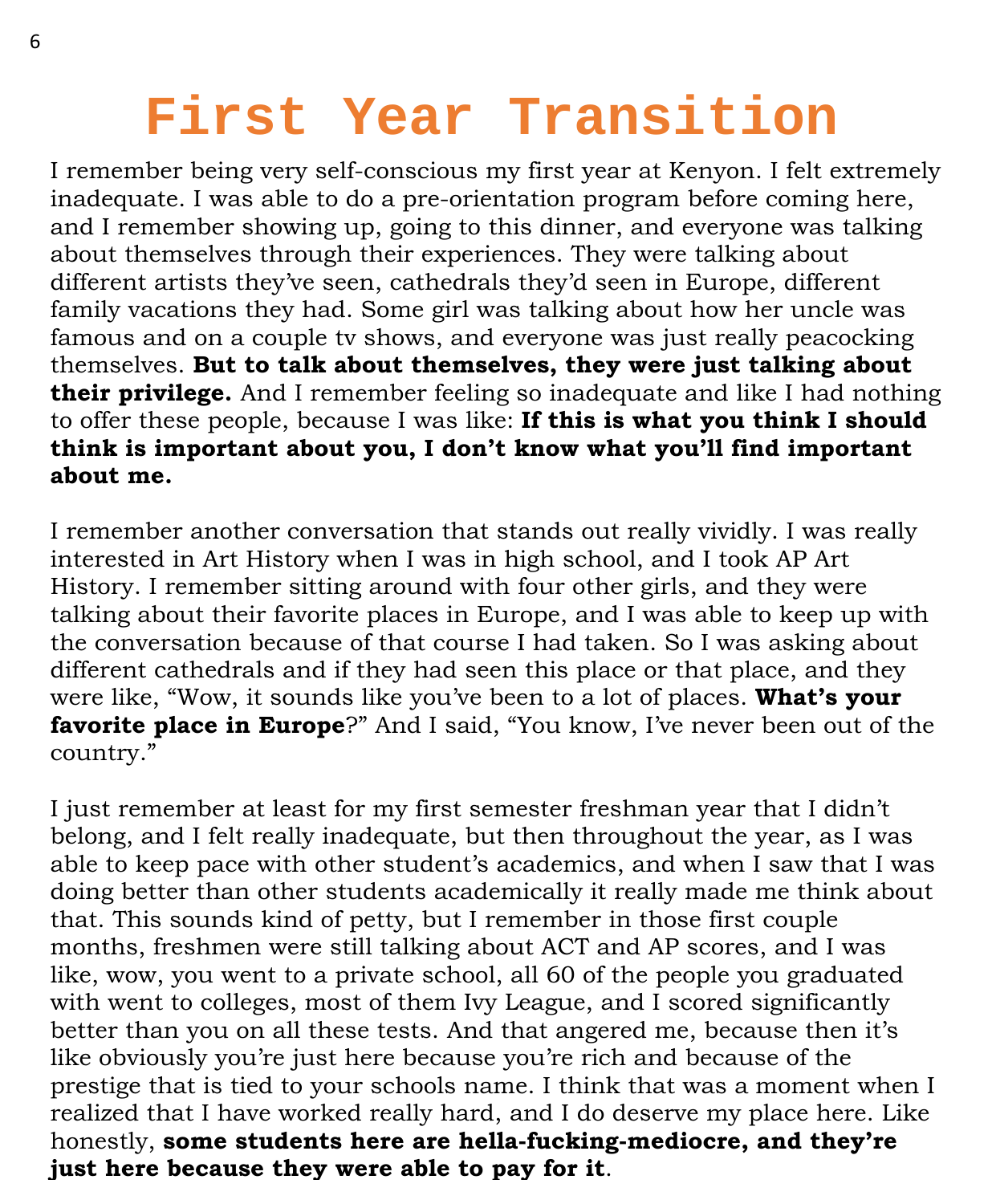### **Fashion**

You can really tell people's class background based on what they wear. Like salmon shorts! **Never in my life had I ever seen so many salmon shorts** before I got to Kenyon.

One of the first things I did when I got here, which is kind of weird, was to look up the brands of clothing that people had and find out how much things cost. There's these dumb little book bags that are shaped like sandwich boxes and **they cost \$70 a pop**. What are they-- Fajallakrabben whatever the fuck it is only has one pocket!

*I dress in a particular way, and that's because I want to be taken seriously. So I've saved up for clothes and I've learned how to thrift and present myself in a way that's fairly Kenyon-esque, you know? And I think just being here is a marker of some kind of wealth.*

A big part of why I wanted a job was so that other people wouldn't think I was poor. **I wanted to be able to hide it** and be like other kids and do the stuff they do. Walmart is where I buy all my clothes, and even Target is too high end for me. I was showering in the locker rooms, and this girl had blue marks from her sports bra, and her friends were like, "Where'd you buy it?" and she said Walmart, and they were like "Oh my god, that's a good indicator you got it from Walmart, it's just cheap shit." And they trash talked it and they don't realize what they're doing, but it makes me feel really shameful. I'm really proud to be a poor kid at Kenyon. I'm first gen and one day I'm gonna take care of my parents and not be worried about money and I'll have a degree, but when people say things like that, I'm like "oh my god, **do I look like I dress from Walmart?**" I just feel like I don't belong here, I don't want anyone to see it and confirm it.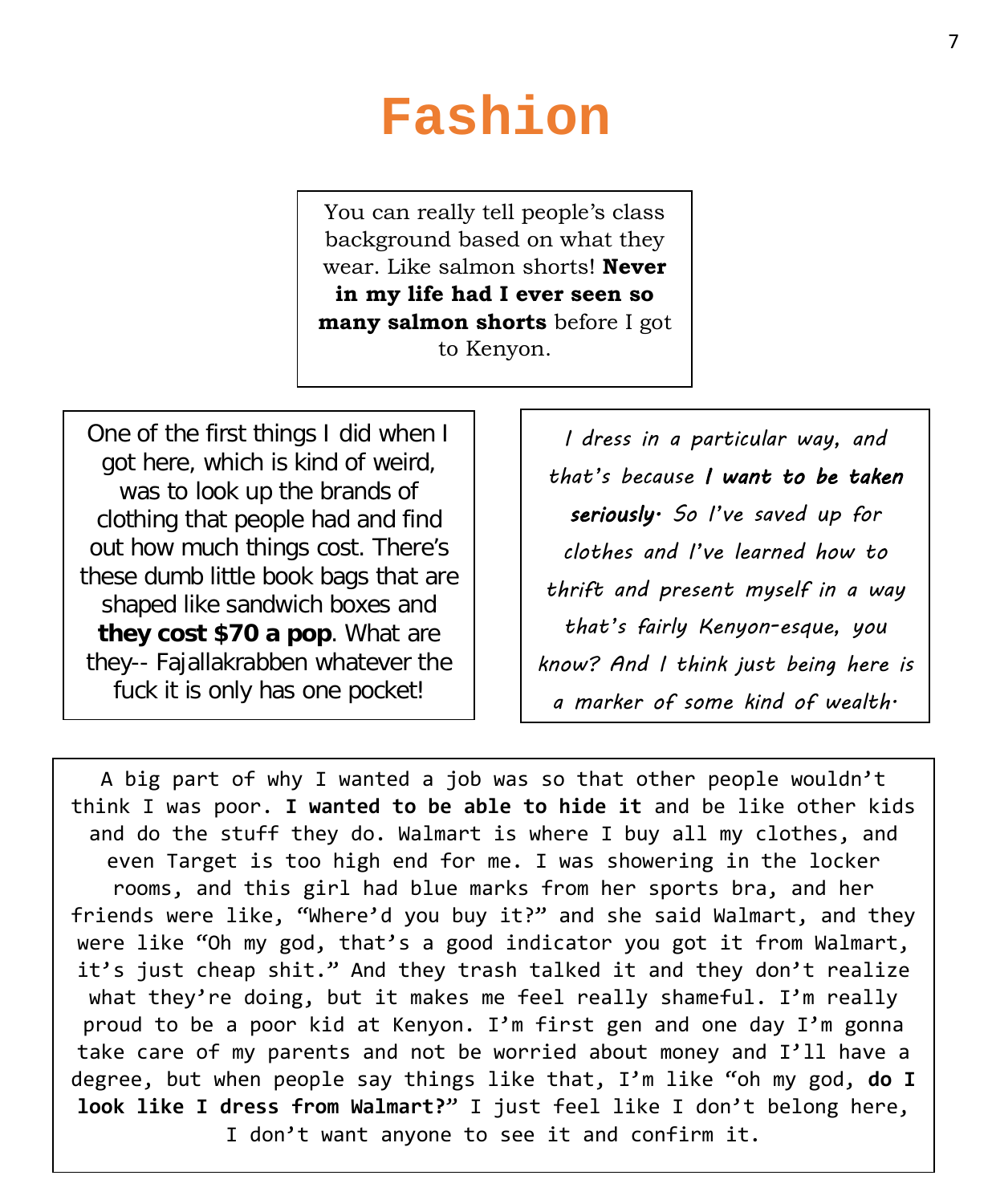### **Fashion**

I've become more materialistic as I've been here. More than I ever have been in my life. And I don't know if it's being in this environment of people who have more, so **I want more**, but I never bought anything online until I came here.

A lot of Kenyon students coopt poverty as a style. And it's like, they have the option to buy \$150 ragged urban outfitter jeans, but at the end of the day they can take them off and wear their fucking Canada Goose jackets. But those ripped Goodwill jeans are all I have. I can't take it off and pretend to be someone else.

There was this funny moment when my mom and I were touring Kenyon, and we noticed all the North Face jackets that people had. And my mom was talking about it to someone in my town, like "oh she won't have that north face jacket at Kenyon…." and then **one of the community members, after I graduated, bought me a North Face jacket**. It was really nice.

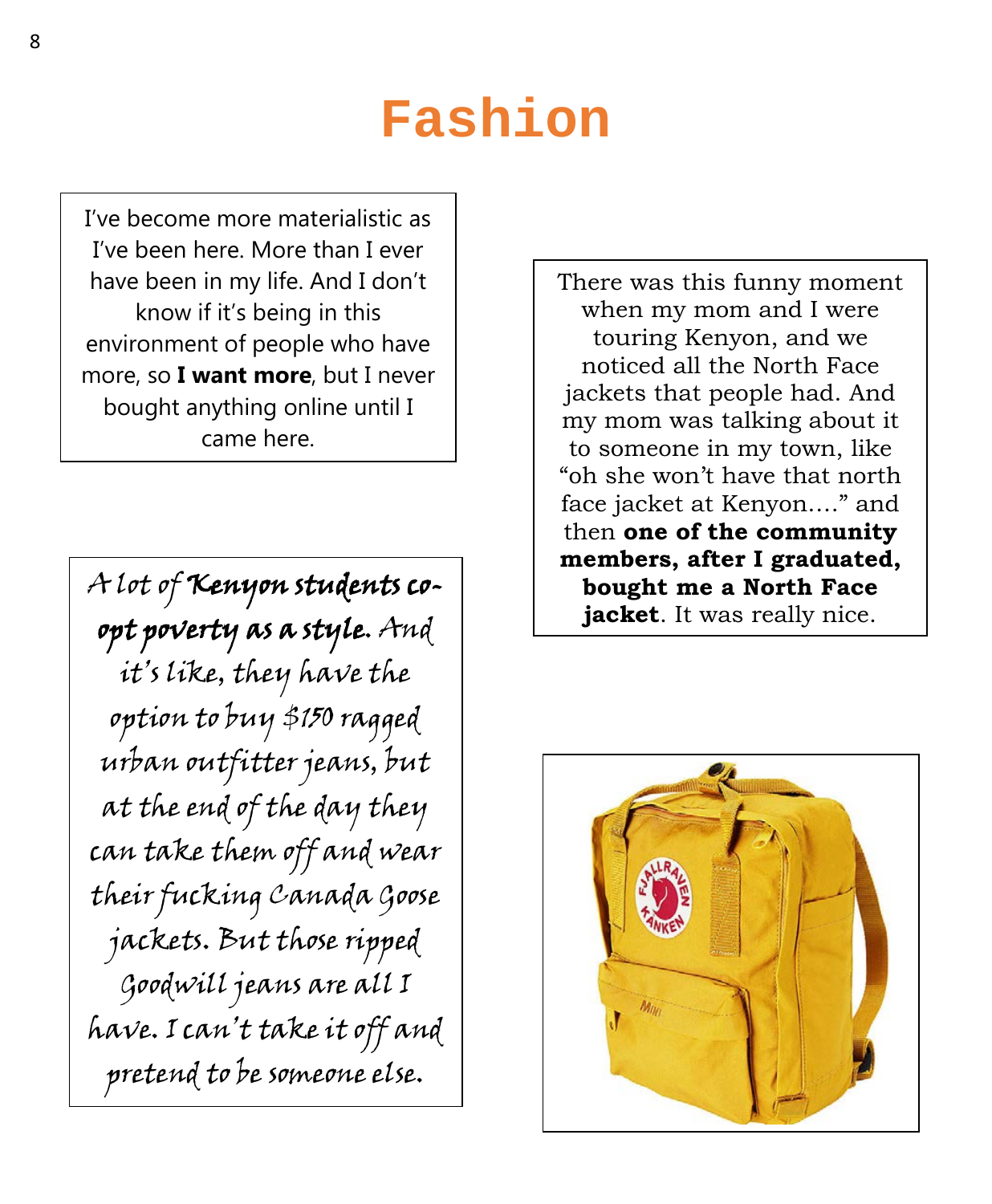People ask me to go out and I'm like "I have homework," and then they tell me to take a break from work, and I'm like "I don't have enough money." So then they offer to pay and **it just makes me feel like a charity case**. You don't need to pay for me, I don't need to go.

People complain about Peirce food as a performance. They get a bunch of food and then say "uh, this is horrible" and then go make a sandwich. It comes from this place of, **"I'm above this food"**

A lot of people think Peirce is shitty. They take it for granted. But they're people that don't really have to worry about money or food. And if you are someone who complains about it-- I don't know, **people who have struggled with money and food in the past, usually their first reaction is gratitude.** Just as maybe the people who have always had food, and even really good food to eat, it's like, they feel they can say that it's below what they're used to. So they're complaining because they don't like it."

For some students, **Peirce is a godsend.** Be aware of that the next time you trash talk Peirce or AVI workers. I would never say something about the food, even if it was gross, in front of an AVI worker. Because that's their job and they're making food for you

I have friends that eat out all the time, especially at the VI. And they just aren't even aware that **they're showing off their wealth** or ability to eat out. When eating out becomes central to any type of socializing it's really difficult for me to maintain a friendship with people because it's expensive.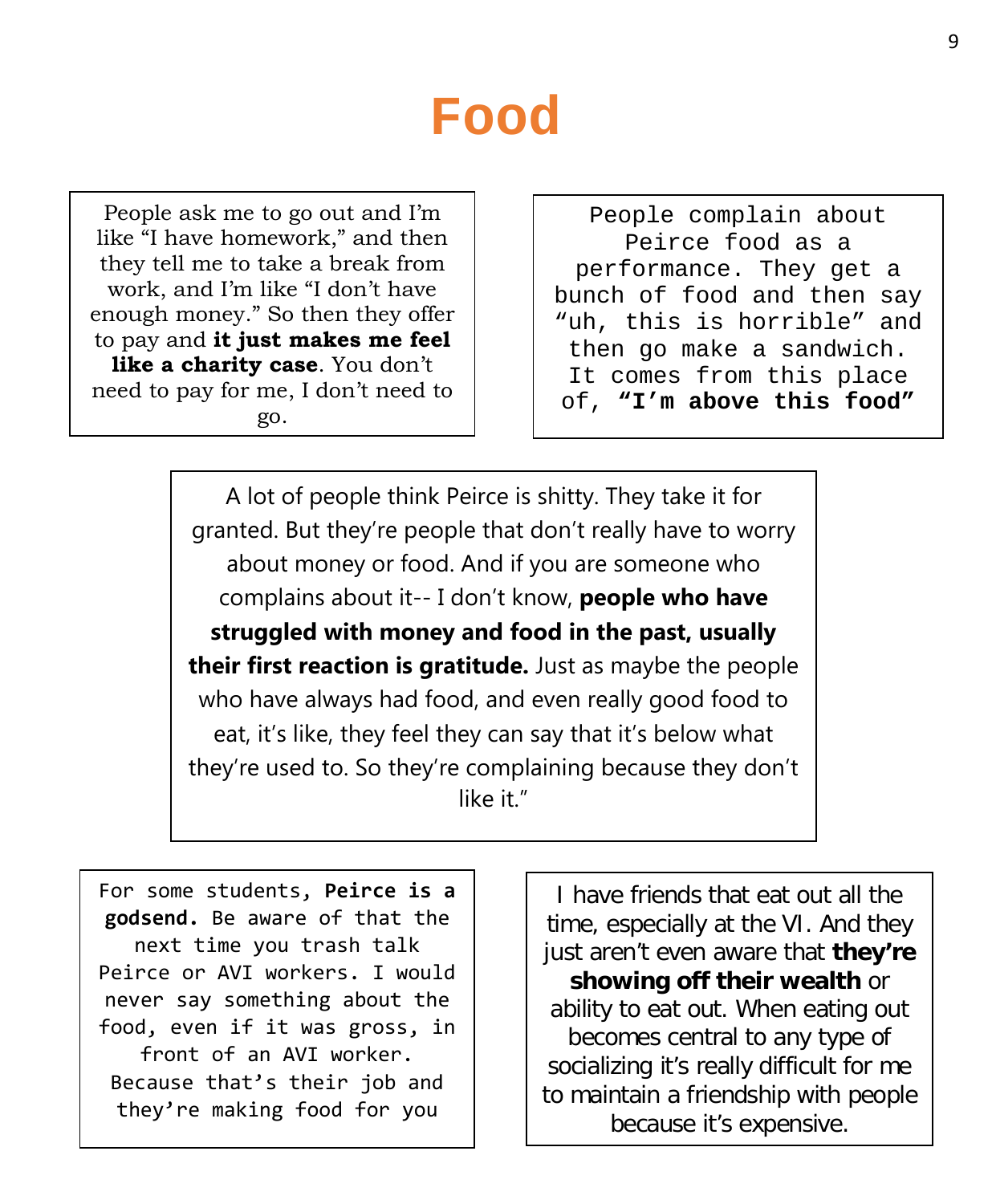I have certain friends that will complain about the food for a whole meal. And I say to them, the fact that we can actually have a good meal that's from local farms as opposed to getting McDonalds everyday is a privilege. **You should count yourself lucky.** And when they realize that the situation we are in food wise is what I consider to be privileged, then they stop complaining.

I think Peirce is good because it's unlimited. And it's not bad food. **It sucks to go to bed without eating dinner**, it really sucks to not be able to eat food, or to get food that has no nutrition, like two sticky buns-- and that's a thousand calories of bullshit. There's a couple of people here I've met who choose not to go to Peirce, and to me that's a sign of like, you're pretty wealthy if you can choose not to eat that food.

That said, I like it, I have no complaints. I'm very happy that it's all you can eat. I also think that what you eat is a very potent means of subtly communicating your wealth to other people, and I see that a lot here.

*Kenyon students are unfathomably persnicketty about food*

To be unappreciative of the amount of food put in front of you is ridiculous, you know? Regardless of whether you shelled out thousands of dollars for your tuition or not. I dont know, its really foreign to me. And I hear people say, "yeah, I paid so much money for tuition, and the food sucks" and I mean, I didnt pay that much in tuition, but the foods great

You know, there's definitely a difference between how low income people eat. They tend to eat fast food and that's very targeted in lower income areas. How quick and easy you can make something to eat **determines what kind of person you're going to be** or what kind of consumer is going to be targeted.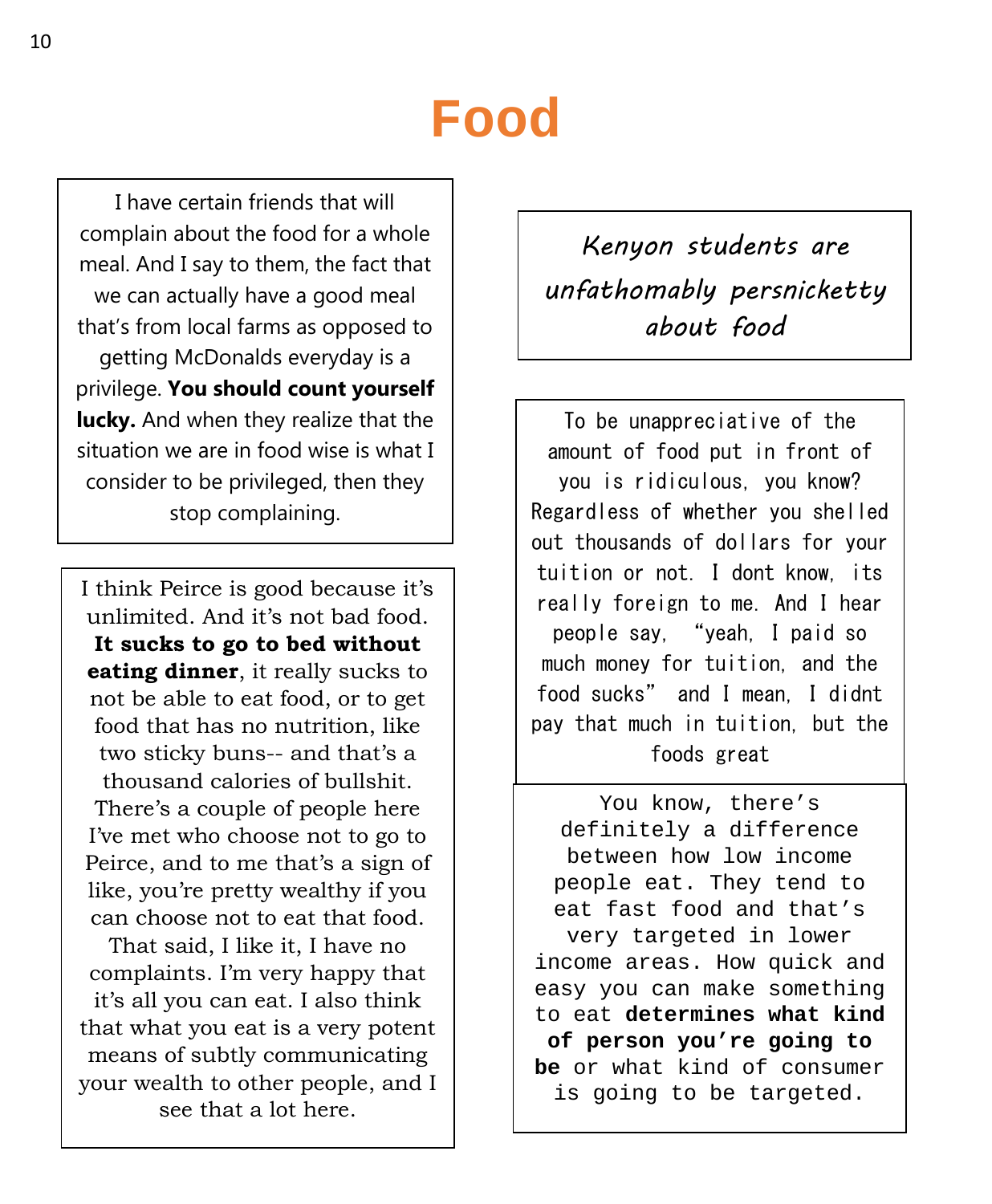When I first got here, I was overwhelmed by Peirce. I was like, wow, there are so many options, there are always healthy options, there are always vegetarian options, there are always always always so many different options. And hearing people complain about it sometimes...like, you don't have to eat that! You have cereal! You always have bagels, you always have deli, you always have salad. Like, we always have something to eat, so how are you complaining? What are you complaining about? **There are so many people in the world who don't have food**, you know? That's how I used to think. But then I find myself getting into that culture of complaining as well, and I don't like it.

I think other people have very high expectations for food. So if Peirce missteps on a flavor, they condemn them, or if something is overcooked or undercooked, **they're very harsh.**

I do like the food here, and I think I'm pretty unique in that. There's a whole lot of, "this food is disgusting!" "I hate this!" "this is gross" "does no one know how to cook potatoes?" and potatoes are the one thing that Peirce does really well.

I remember freshman year was the hardest to get used to all the rich people. There was a girl on my hall who transferred, and one of the reasons was because she couldn't stand to be around this many rich people. **She and** 

**I used to go to McDonalds together**, because we knew no one else would go to McDonalds with us and like, we'd sit there and talk about how frustrated we are with our roommates who aren't used to people not having money.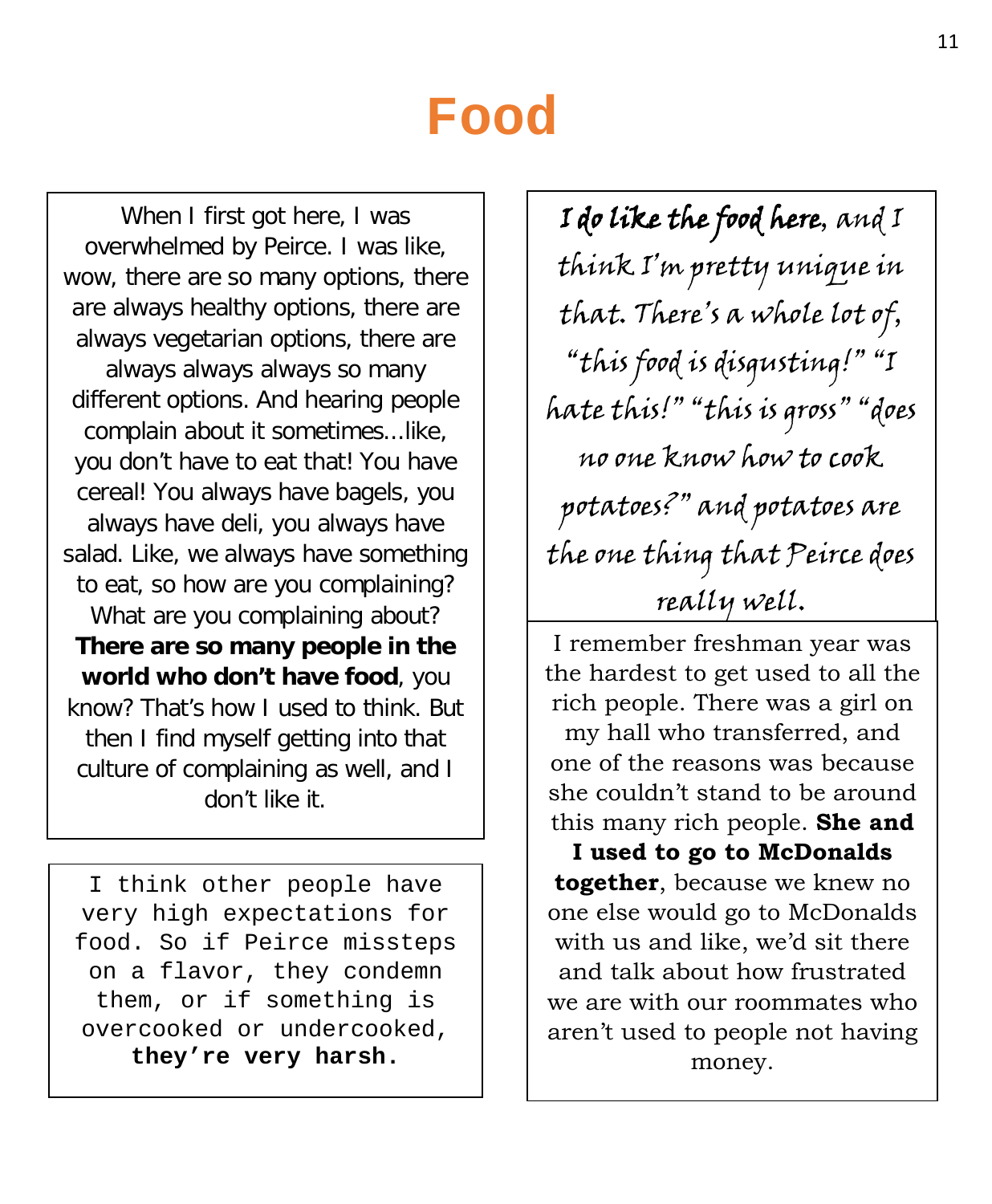People always want Peirce to be super super healthy. Like, whenever there's grilled cheese and fries, everyone is like "classic Peirce, grilled cheese and french fries, **this is not gonna fuel my kombucha soul**" I get so irritated. It's mostly like, wanting these super healthy options and then also, individual catering. If one person doesn't like a certain food, they say, "I don't get why they serve this all the time" and expect Peirce to cater to their individual desires. It's a very privileged mindset of, "I want it, and I pay to go here so they better make what I want." And I'm just happy we have food. Like, that's cool, I don't have to buy groceries

Students expect this level of quality, and I hear this from people I know who are 1%ers talking about all of the fruits they would like to eat and all of the delicacies that they prefer. Or they say, why don't we serve xyz, why are they so bad at cooking? Like, they're just normal people who cook food**, they're not the 5 star chef you had at boarding school.**

There's a lot of bougie people here that **would never be caught dead at a Wendy's or getting greasy food** somewhere because they are very health conscious. They only shop at Whole Foods when they're at home, they go to Columbus to buy shit at Whole Foods and then come back to Kenyon. People need their vegan butter, and if they don't have it, they're very upset that Peirce doesn't have their vegan butter for one day.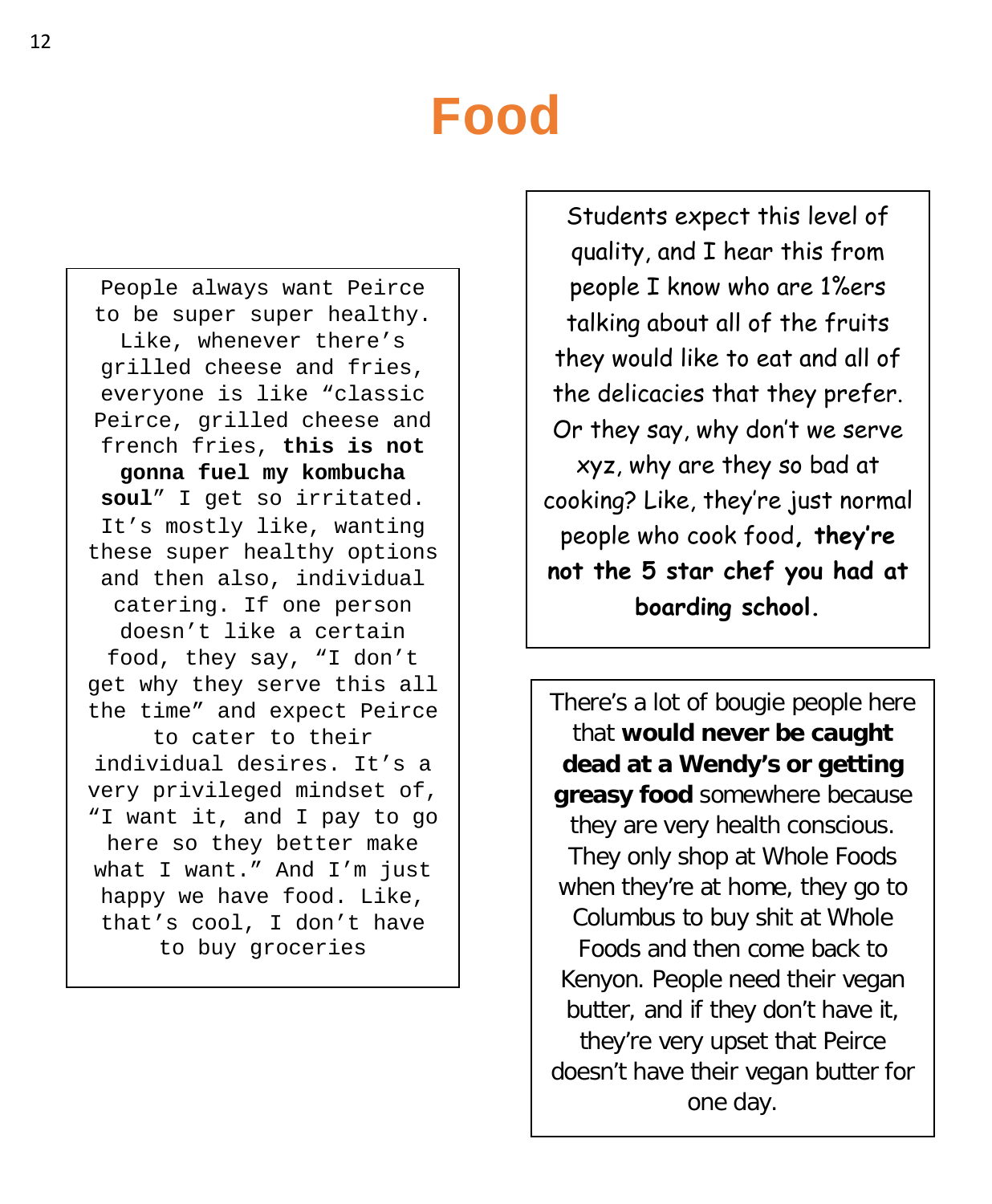# **In the Classroom**

I feel like there's the expectation that there are films or books that you should have read, but obviously you haven't because your high school library didn't have that book or something. Especially as an English major, that's something that people talk about a lot. They'll reference a book or something that's in the classical canon and I don't know what it is. Or they'll talk about theory and stuff, or things they learned in AP classes. **My education was not the same as yours.**  There's definitely the sense on campus that we're all starting from the same base line when we get here, and that's definitely not the case. My education had a lot of definite holes in it. Our public education system is very poor where I'm from.

> Professors often say in classes, "Oh you Kenyon students have a certain lifestyle, you wouldn't understand poverty or income inequality or something like that" A lot of times when we talk about it, **there's the assumption that everyone in the classroom is wealthy,** and then the resident low income student has to be like, "oh, wait, I do get that, let me explain it for you."

I don't directly tell people I'm poor. It's not like I waltz into the room and say "hi, hello, I'm the lower 12%," but it comes out implicitly in conversation. And then when the backlash happens, I will sort of jump in like, I don't have this much money. For example, in an unnamed class, sophomore year, with mostly white seniors, this one boy was talking about how after graduation he was going to do this Patagonia biking thing across central America, and he was like, "yeah, it's gonna be so cool, and it's only \$5,000" and you know without thinking, I sort of jumped in and said, "only \$5,000?" and the entire class, including the professor turned to look at me and chime in, "oh no, but that's such a good deal-- you could be paying loads more for this thing" and **I just feel very shut down and like, in my head I want to tell them, "that's a solid four months of income for my parents", but I don't and I just feel shitty.**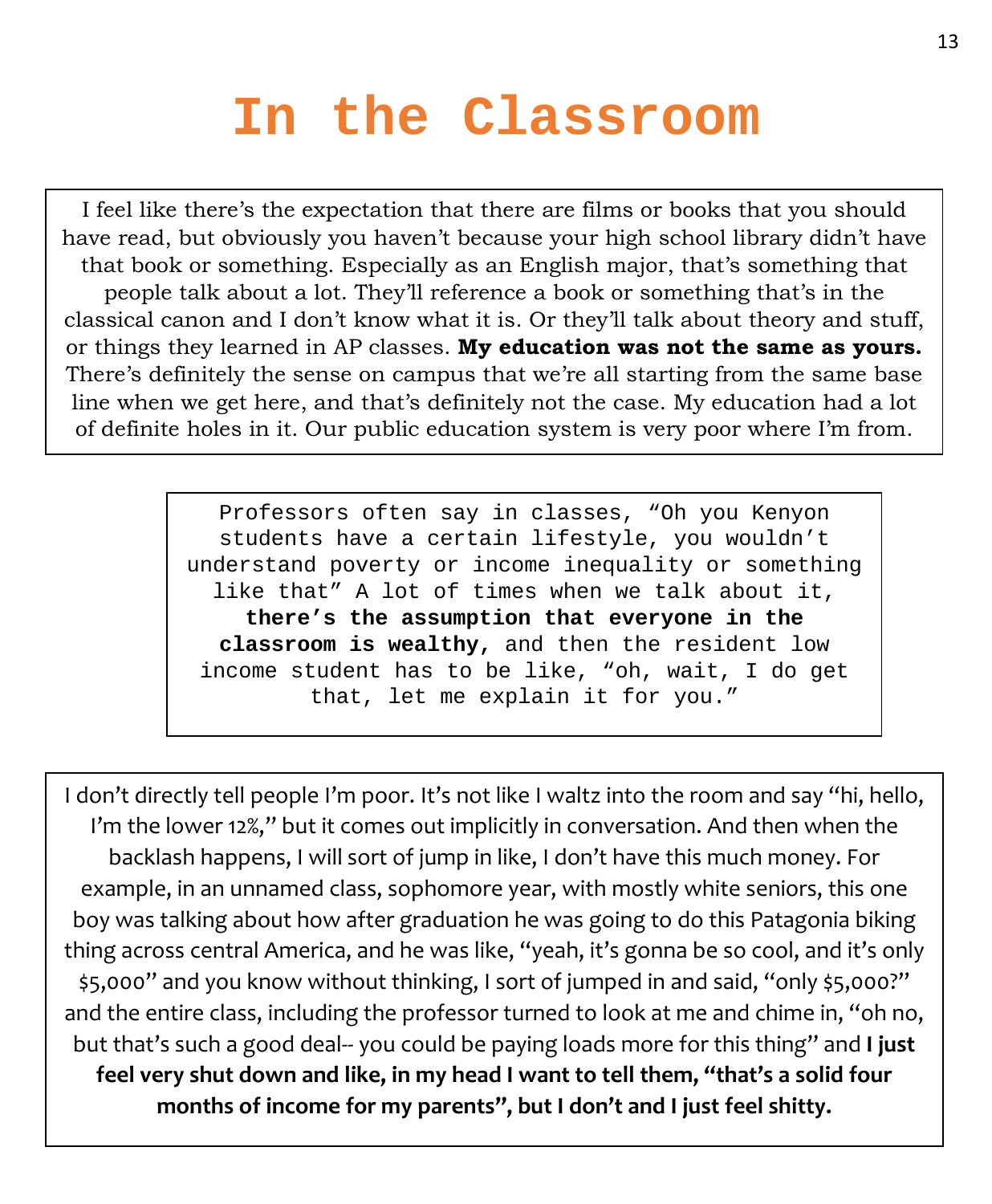#### **In the Classroom**

Especially in classes, I've definitely had to question my own knowledge or experience. Like, I feel like I am maybe not as prepared for classes as others are, like they had a better high school education, that maybe... **I'm always hesitant I guess to speak up unless I'm really confident in what I have to say.** Not that I think

anyone is really gonna judge me or say anything, but there's still that pressure to seem intelligent.

Coming to these classes, I got a D on my first Bio test and I was just like, I'm not prepared to be here**. I don't know if I consciously wanted to drop out**, but there were things that were really stressing me out, and then last year my cousin died of a heroin overdose and it was in fall, like when things start hitting the fan pretty much. It's a lot easier to feel like this whole school thing is pointless because you've just come from summer and it's like, okay, I could be working a job or, there are other options I guess.

There is less of a conversation about ambitions or aspirations,

or even a recognition of potential in a low income family. And I didn't know until the summer before my senior year of high school that college was really even available to me

or that I wanted to explore that opportunity, so all my college search and thinking of myself as someone who could have that future was all very rushed and frantic. So, when I got here, there was a feeling of, everyone else has had this

expectation, maybe their whole lives, I only just had this for a year, so **the self that I am bringing to Kenyon is a less developed self**, and I felt the effects of that a lot. And I think I'm still feeling the effects of that, but to a lesser extent, and I'm more aware of it and how to use it constructively.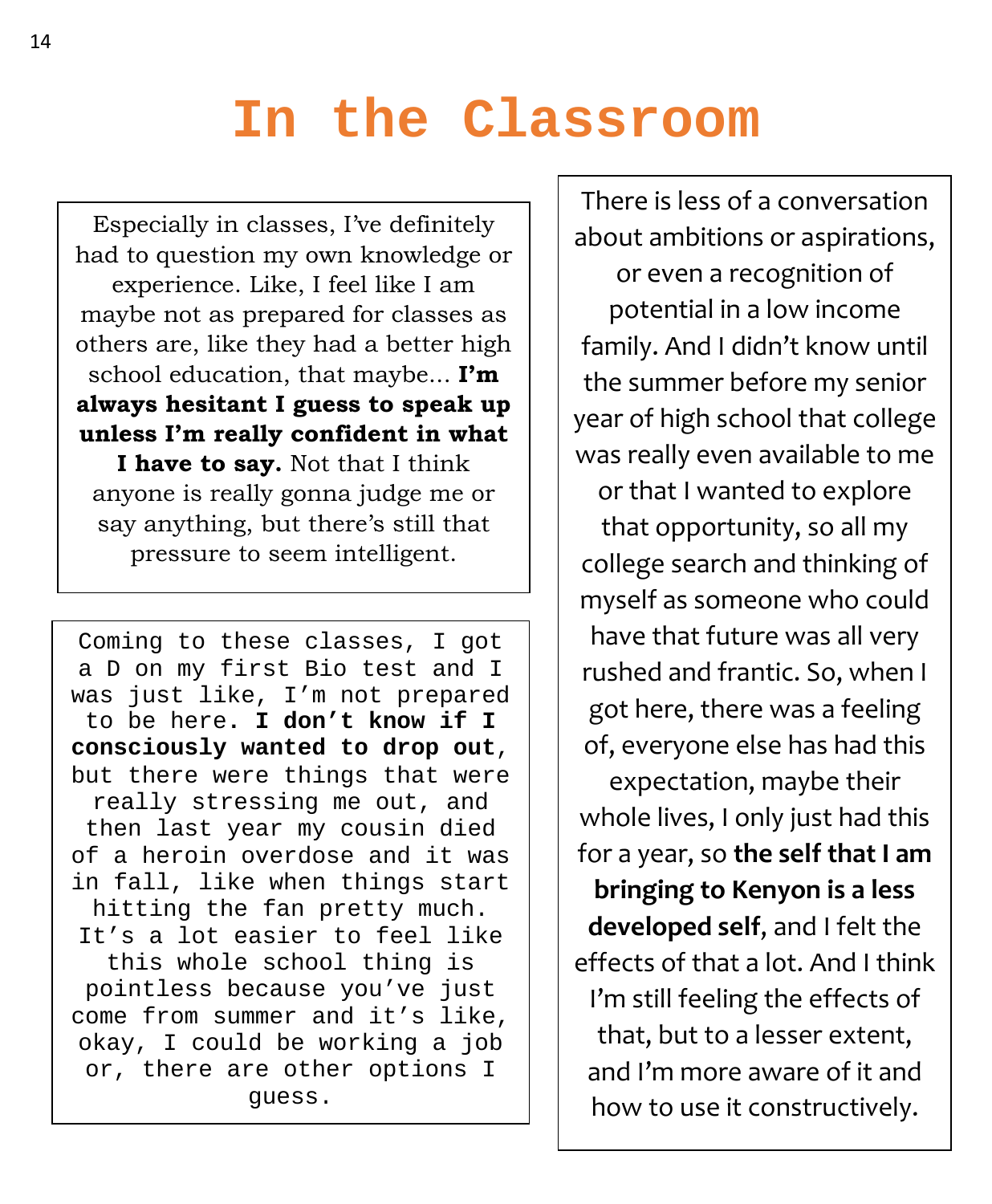## **Social Interactions**

I've never been asked so many times before I came here, "what do your parents do?" And it's uncomfortable to realize that some people's answers to that question are doctors or lawyers or art gallery owners. And like, my dad was a taxi driver growing up and my mom worked in cleaning services or factories. **I don't know how to answer that question without people judging me.** I feel like they're expecting a prestige answer but it's not there. I'm not gonna make it up or bullshit the answer, but it just makes me feel really uncomfortable.

I definitely made a conscious effort when I came on campus to camouflage the fact that I was from a low income family. And **I don't think many of my friends know that's where I come from.** I don't feel comfortable talking about this with someone who doesn't completely understand, because there's just such a disconnect.

I dont tell too many people,

"Hey, Im poor as shit."

*Everybody wants to think they're average, that they're middle class. They don't want to feel guilty for having money.*

I've had some friends I've lost here, not because I got tired of their blindness to their privilege, but I think they distanced themselves from me because **they got uncomfortable with the fact that my life has never been easy** and every year I've faced new hardships with my family. And I don't know if that made them uncomfortable, but they've distanced themselves, and that's the most hurtful thing, when people won't even try to engage with this conversation.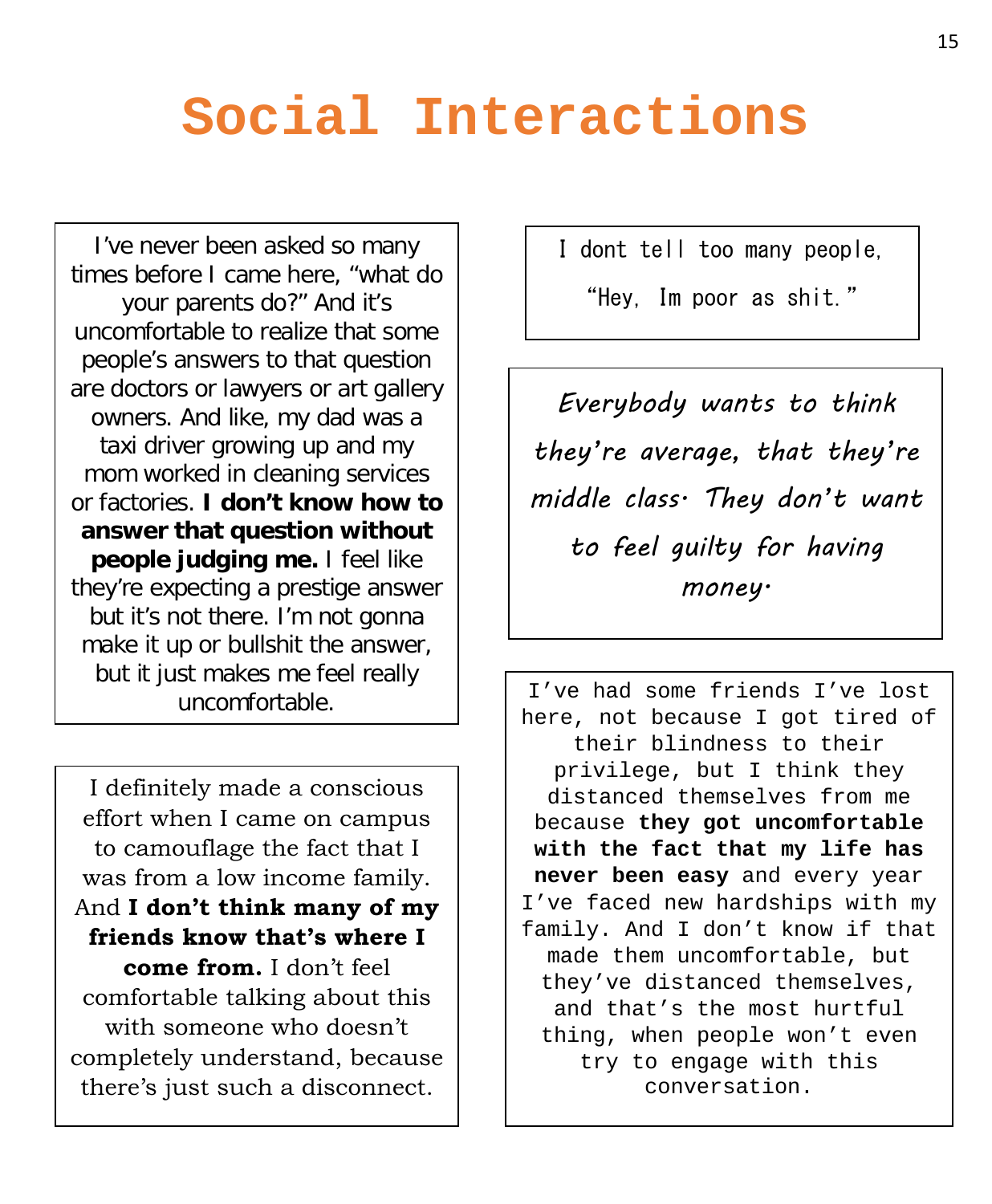#### **Social Interactions**

Um, I've done my own experiments on how people talk about class. You know how people table in Peirce? And ask for money? A lot of times, they say, "Hey, you wanna donate?" And I'm like, "oh sorry I don't have any money." And they say, "no cash? You can venmo or do credit card." And I'm like, **"no, I don't have money."** And they just become very uncomfortable and silent with that truth. It doesn't bother me, I actually kind of find it funny, but like exposing people to that is entertaining because--- we know how to deal with and talk about racial inequalities, it's something that we've learned here. But we haven't learned the other side of Kenyon SES exists. So it's mostly a silence. Or a defense of, "I'm not like that, my family...I get financial aid too!" and a lot of times I ask them, if I know them, how much does your family make a year. Like, if we're having a discussion, and they say, "I don't know" and I mean, that alone is an indicator that you really have not struggled. Which is fine and being middle class at Kenyon is also probably hard because you have kids with yachts and stuff.

But I guess like, **people trying to say, I'm not one of those snobby rich people.** Is something that shows how people are uncomfortable. Or people also try to relate to you, where they're like, "well one time I had to take out a loan" "I go to the thrift store" "I love buying stuff on sale" and I'm like...cool. When it got trendy to thrift, I was so hype, because like, I was so embarrassed growing up. My mom would give me \$20 at Goodwill for school shopping, and I was so nervous. And now it's trendy. Like, "Oh! Did you buy that at the thrift?" And I'm like, "Yeah, but not for the same reasons you did." People get mad sometimes. And defensive. They say "it's not *my* fault I grew up with money." And I'm not saying it's bad, I'm saying you have to recognize you're privileged. And it's the same thing with saying, "you're

white, you're privileged" and people are like, "uh, me? I"m not privileged." People are very defensive.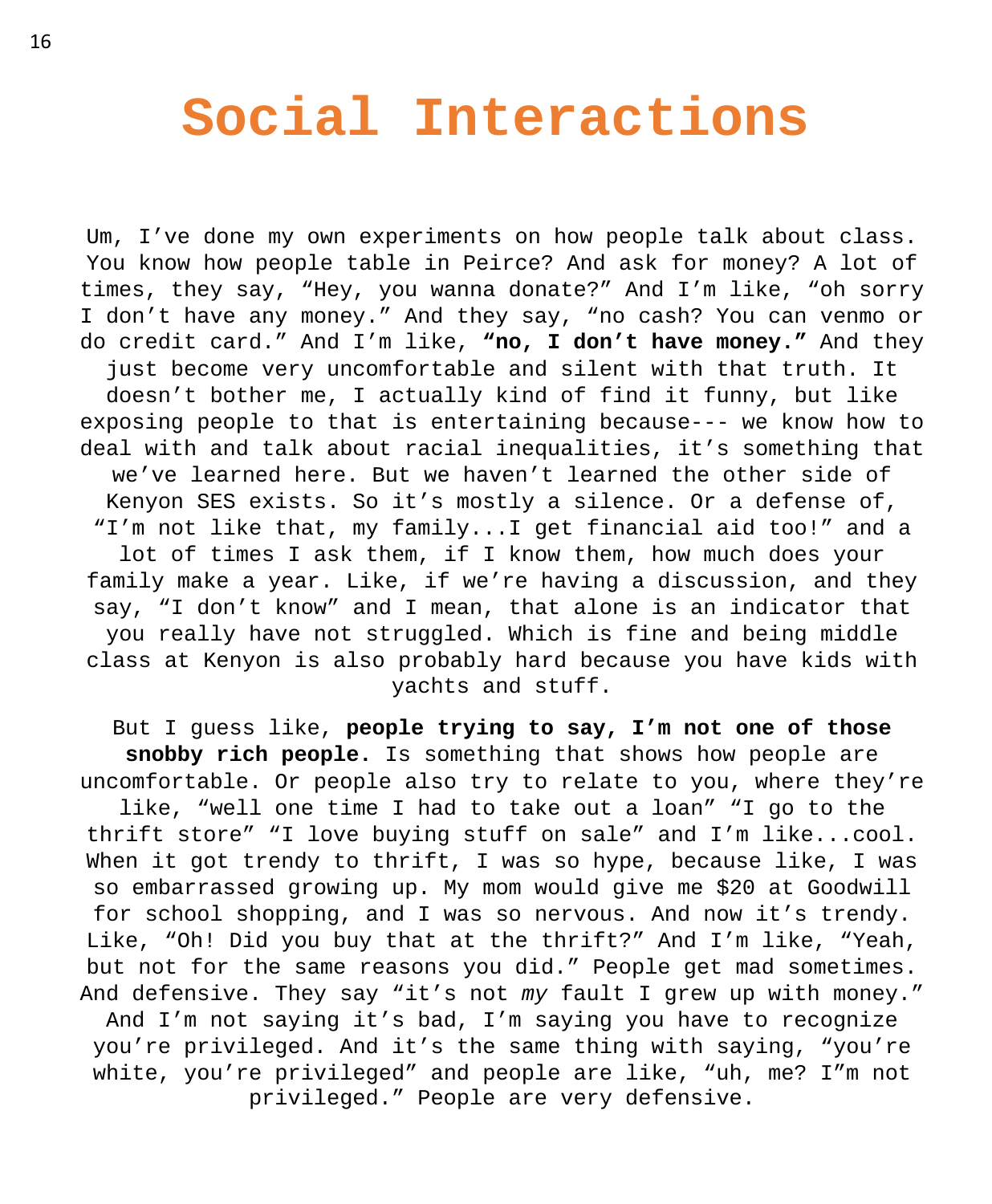# **Social Interactions**

The conversations...that's how you can really tell someone's socioeconomic status. Because **it depends on the problems that they're talking about.** If it's problems that are like, 1% problems, I mean, why are we worried about that? I genuinely don't understand. I think that's the only time that socially I can feel uncomfortable. Like, when someone is talking about something that is really a tiny issue compared to what you're going through.

I'm not really willing to buy alcohol or whatnot because I just, I can't do it. Like, I wanted to go see a movie with my friends last night, but I couldn't so I'm just gonna pirate it later because it's free. So it's definitely a socially exclusive place, but that said, it also forces me to think in creative ways about how to view certain things, and if you're with people who can understand that and appreciate that, it can be really fun. Like**, finding ways to do normal things without spending money is kind of an enjoyable task--in the right context**. But it can also just really suck when you can't afford to go see family, like my parents can't come out for family weekend, I can't afford to go home.

I think relationships with my friends are perfectly normal until topics of money get brought up. **A**

#### **majority of my friends are definitely the upper 1% that pay full tuition to go here.**

They're very well off. Both parents are lawyers or doctors. And our friendships are fine but do get awkward when it comes down to things like spending money. Like it's a weekend and people say, "I have to get off campus, lets go shopping." And I mean, I'll go with you, but I'm not going to buy anything. **And they look at me weird, and say, why aren't you going to buy anything**, and it's like, I can't afford to buy anything! Or like, on weekends if we host a party and they ask me to pitch in for alcohol, I can't really. My house is doing a present exchange for Christmas, and I'm like, "hey guys, I love you, but I can't get you presents. I have to get my family presents before I get you presents." It doesn't strain our relationship, it's just awkward for me personally to bring it up.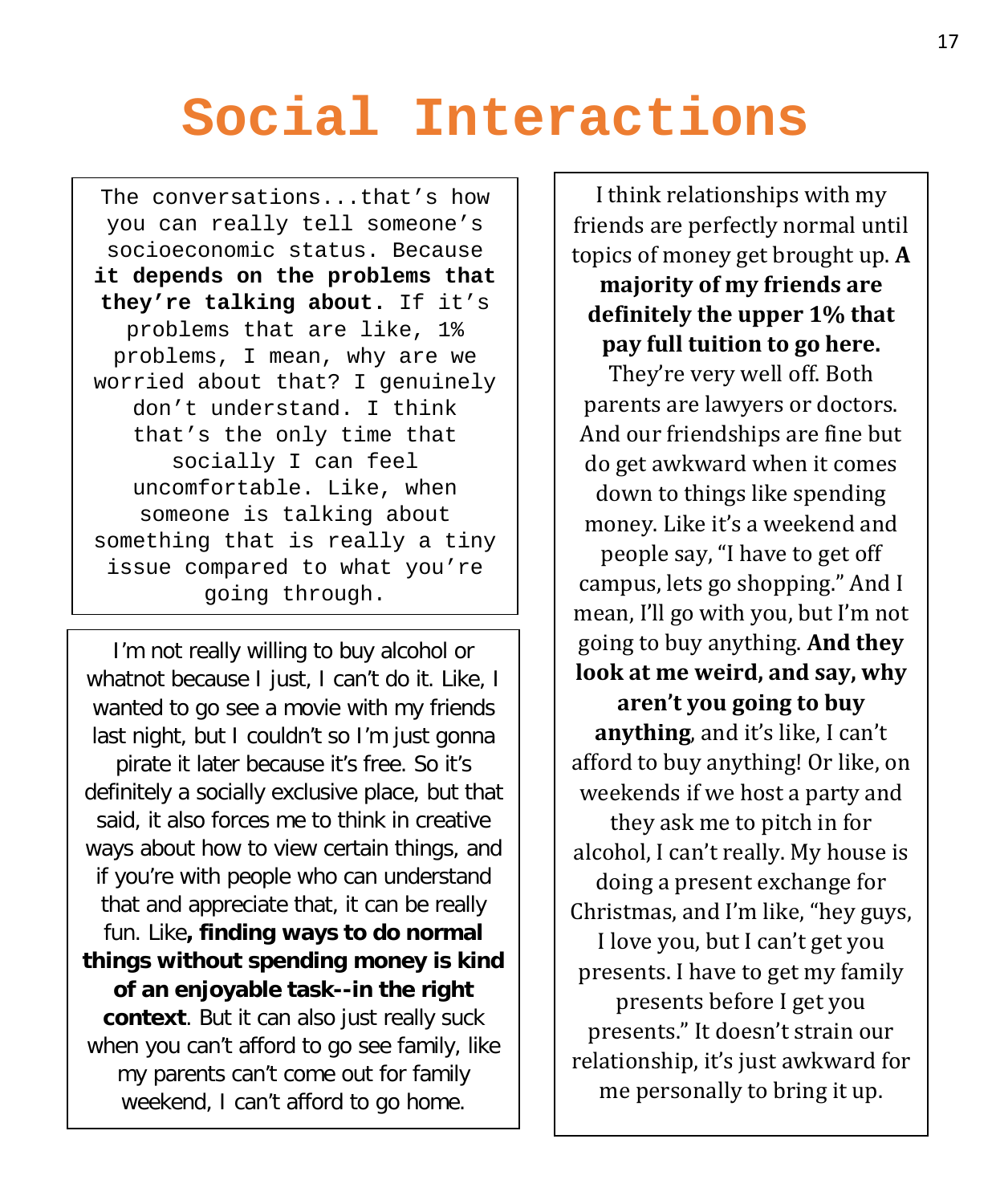On one hand, I feel a lot of frustration often with how students from upperclass backgrounds interact with the world around them and the way they view the severity of different issues. I feel like a lot of people share privileged experiences they've had to try to get people to like them, and I know there've been a lot of moments where I've been like, I haven't had these travel experiences, these experiences at concerts or doing other activities, so where do you see my worth stemming from if you see your worth stemming from these privileged experiences? So I think socially it's frustrating, but then the reality of the situation is that I know I have the aid package I do because other people are paying full price. And I know that's a negotiation.

People who have gotten everything they've ever wanted their entire life tend to be a little bit more stuck up about things and picky.

They think the way they do because of how life has treated them**. Being able to worry about social issues is a privilege.** When you're worried about putting food on the table or seeing if your house is gonna have heat or electricity during the winter, that's much more important on an individual and personal level than equalizing the whatever moevement of LGBTQ people. And I'm not trashing these social movements, but that's why not everyone can be a part of them.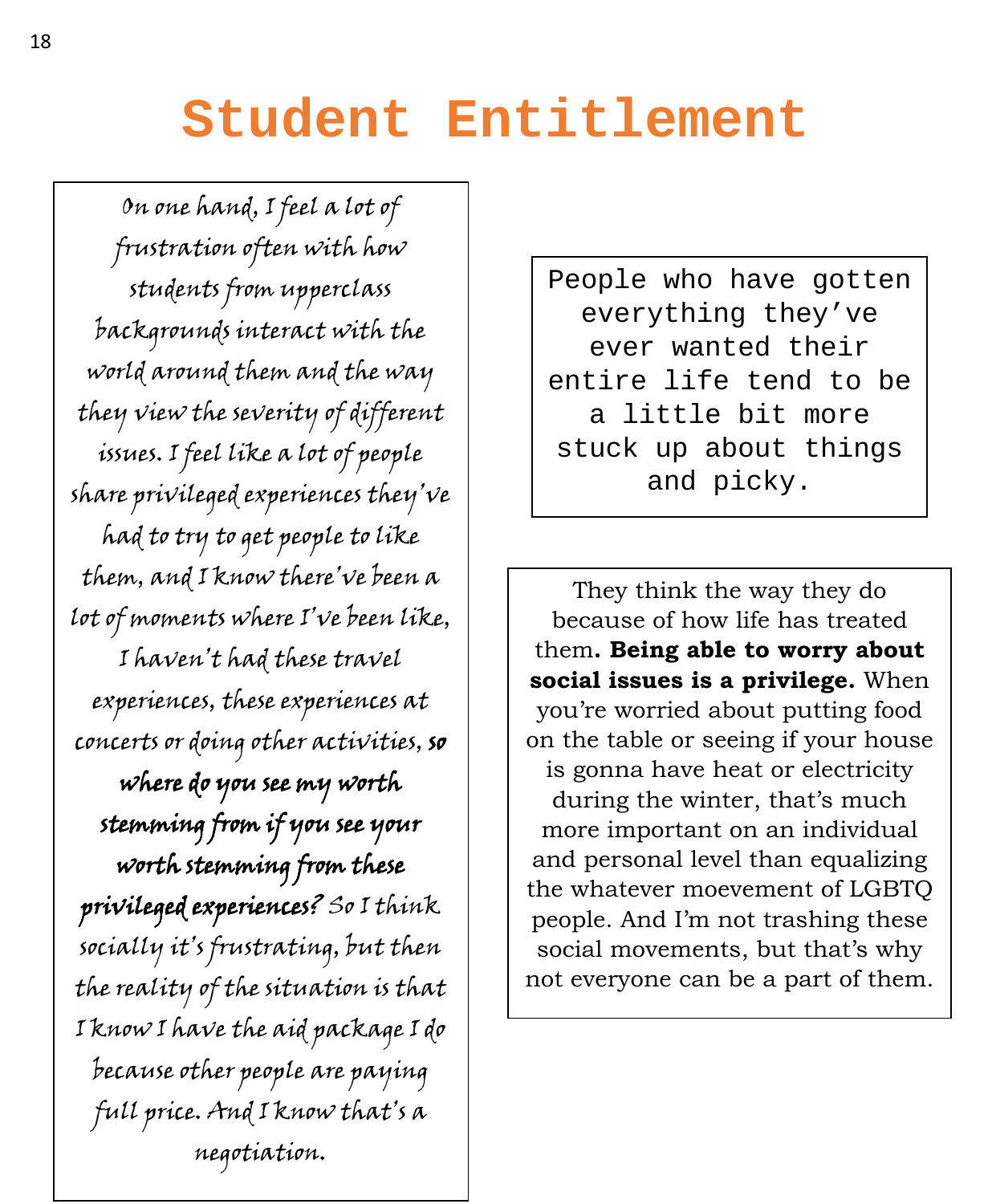I think in terms of food waste and the way people take all the cups, like that to me, all of that points to your entitlement and your wealth. You don't think that those are dollars, those are dollars that your family spent, or someone else's family spent or your parents had to take out a loan to afford to be here. Food waste and the way people treat the cups and plates to me says a lot about their own wealth and like, how they don't respect Peirce or the people that work there or the cost of it all because they don't think in terms of money, ever. They don't have to. And again, I think that's the difference between a low income and a not so low income student, is like, **you understand the cost of things and then act accordingly** and respect others accordingly, and then others don't.

My mom worked for cleaning services, and I would see her come home and she would be so exhausted and tell me stories about people who were horrible at her job. So then everyone here in maintenance and all that, I always stop and talk to them and I'm kind and I don't leave messes. I always think ten steps ahead and do things I know other students don't do, like just to make sure I don't leave a mess or clean up. I've heard people say**, "oh, it's fine, it's maintenance's job."** and I'm like, no, that's somebody's parents, you're making their day worse and their job harder, you don't need to-- that's not their job. They already have tasks and you're making it harder. I think a lot of Kenyon kids don't have to think about that. And I don't want to generalize, but I just don't think so. I've heard a lot of stuff on this campus and I'm just like...you're lucky. You're lucky you get to do that, you're lucky you don't have to think about that, you're lucky that stuff doesn't affect you, but, that's all I have.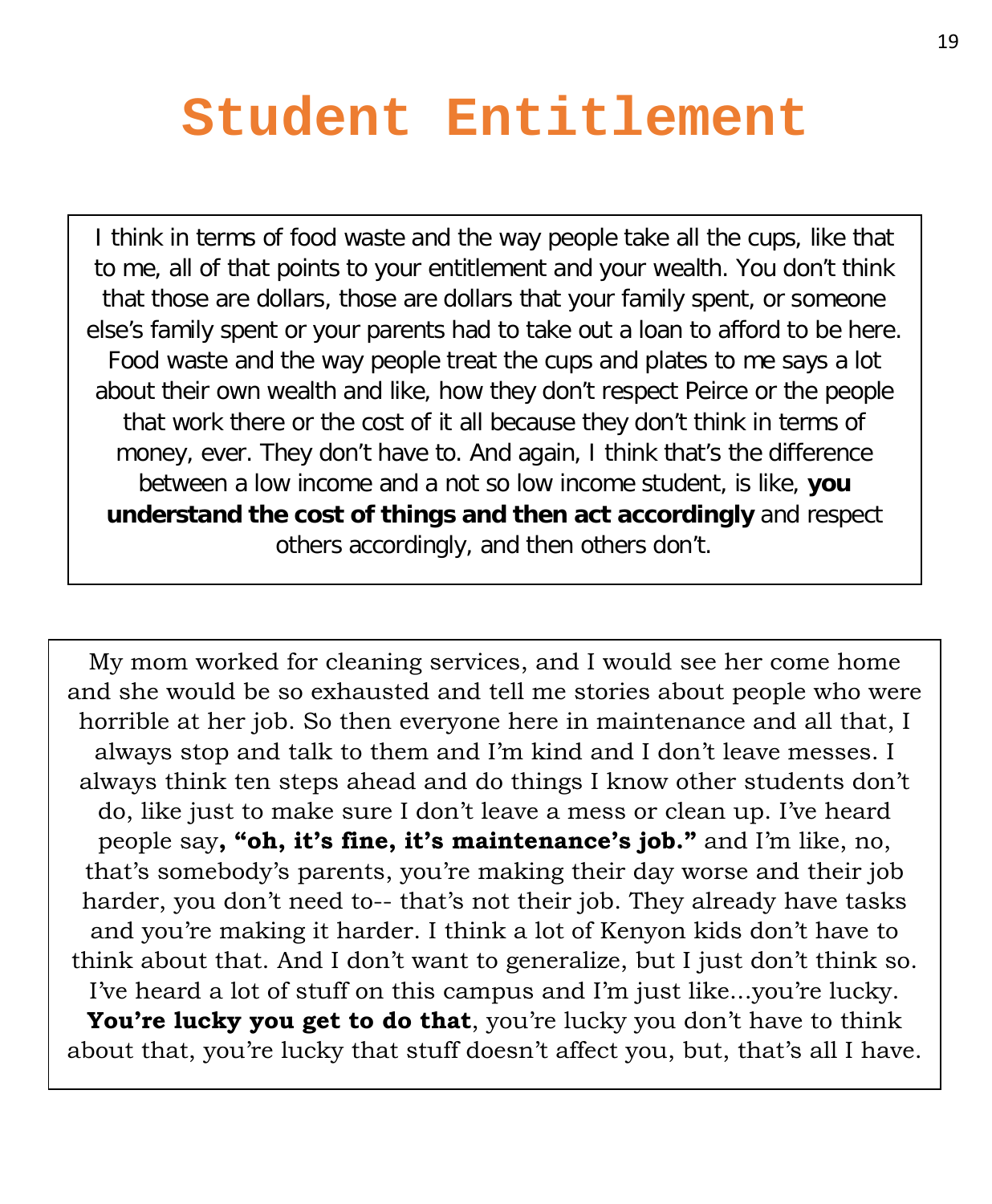There's this entitlement on campus that I just think is so connected to wealth. The other night, these lax bros who live in my NCA building were high and drinking at 2am on a Wednesday night. And they set off the fire alarm, and we all had to leave at 2am, and I had to work at 6:30am the next day. My roommate went over and yelled at them and they came over and said, "sorry guys, sorry" and we're like, it's cool, I mean, it's a small thing in some ways, but people taking Peirce cups or parking where they want and getting tickets because they can just pay them off, like **little entitlements that students have that they don't see as being blatantly rude**. And they can be rude because they can pay for those things I guess, or you don't think about how your money is being spent. And those are things that I see because of my status and because my friends and I all have the same income level.

I see entitlement a lot in the NCAs this year, about how you walk through the NCAs and see people sitting outside in a ring. Not to generalize, but some bros with their shirts off, and they're all white, and I walk past that and **it just feels weirdly aggressive.** And my friend and I were like, "why do we feel that way?" and you know, I just think it's because we are constantly going to class, we have a job, constantly negotiating things, and to see people just out in the open, doing literally nothing and playing loud music...I think visibility is definitely tied into markers of class for me.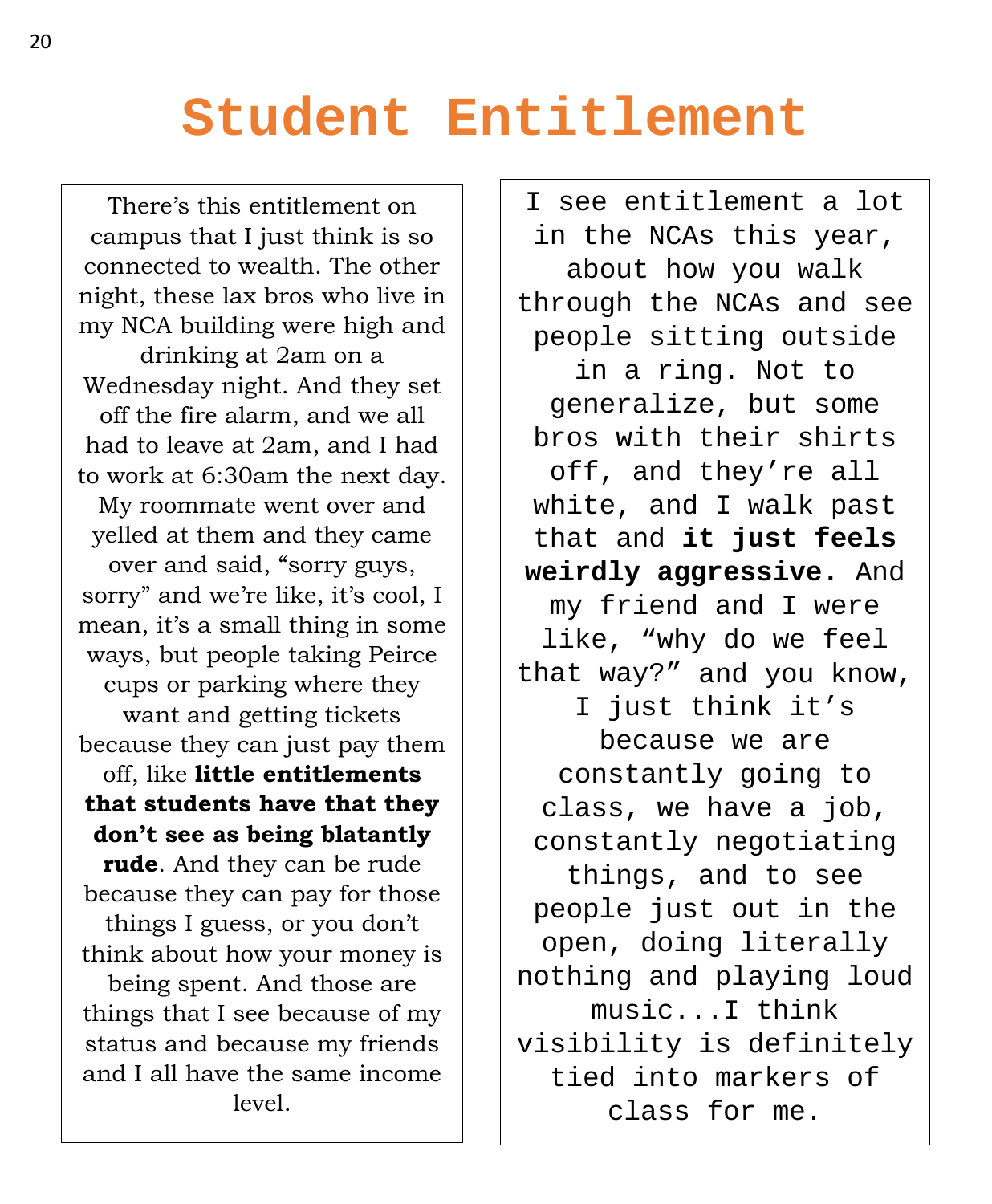Some students really think they're hot shit because they're here, but you're really not**. You're a mediocre student, and you're here because you could pay for it.** And I think there are some students who are here because they drove themselves crazy working throughout high school. And you know the other thing that most socioeconomically challenged students know is that they were not only working their asses off in school, but working their asses off to keep a job to help their families, We had to work so much harder to get into this school and to be here, but yet there are other students who walk around campus with their noses stuck in the air-- thinking they're the hottest shit to ever be on this campus, and I'm like, you really did nothing to get here, and I mean, I guess that's a place where I can have a quiet pride, knowing that I earned my spot here. But it is kind of frustrating just knowing how oblivious students are.

I just know I've been asked to do a lot of emotional labor for students who feel like they're going through really hard times, and I just don't see the severity of the issue. For example this past semester, I had a friend who was beside herself because she realized she could no longer do the equestrian team because she was too overworked with school. And at the same time I was dealing with my family's eviction, and it just...it's not that I don't want to be empathetic to the experiences that privileged students find difficult, but like...**I wish that these privileged students were aware of the everyday hardships that minority students are going through.**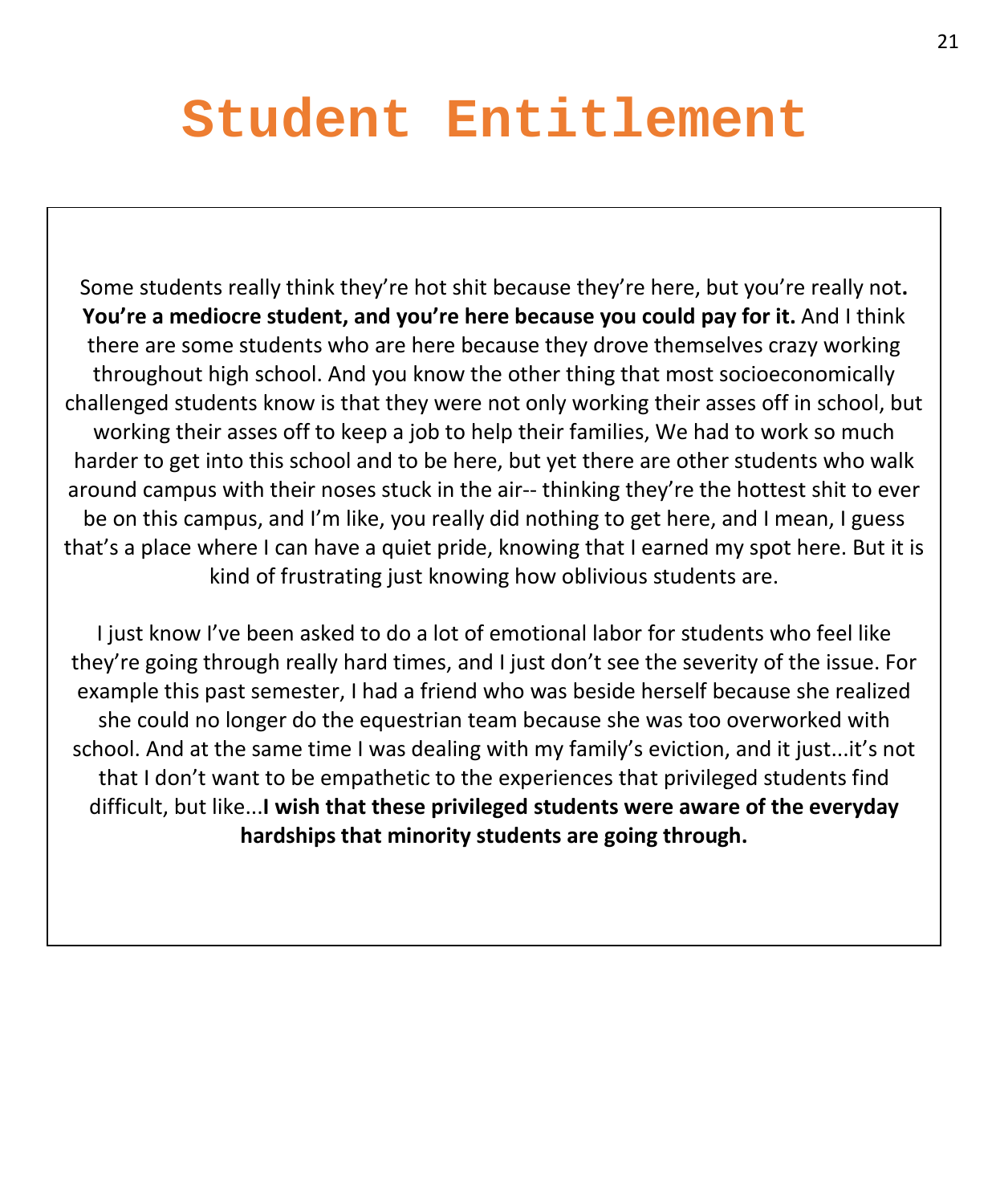I was hanging out with one of my roommates, and she had friends over one night, and her friend was telling a story about how she had worked a minimum wage job in New York for the summer. Her friend said the phrase, **"I think it was really good for me to live that sort of life for a while"** and like, it's little things like that where students think it's a tourist thing or they think it's fun. Poverty is romanticized a lot of times. And it's like, oh a starving artist, or I'm young, I'm not supposed to have money. And with students who have actively lived like that for their entire lives, it's very condescending and really alienating to hear things like that from people. I definitely feel like that's the vibe that Kenyon has. I don't feel fair generalizing every high income student on campus, because obviously there are going to be students on campus who are very cognizant and want to help, but the general idea on campus, especially because we don't talk about this issue, is that lower income students aren't really understood in the right way, and if they are paid attention, it's being looked down upon. Or as a charity case instead of like, this is a thing I've had to deal with.

My family gets super bad anxiety talking to people that are wealthier than them, and that's why no one had visited me at Kenyon. I mean, my brother came to pick me up once and literally, this is crazy...he picked me up, and these boys passed my brother and they talked shit about him. I heard them talking shit about my brother. And I felt so bad about it and I felt so much shame for Kenyon. And like whatever, they're bros and okay they're gonna do whatever and they talk shit about everything and people do that everywhere. But it was something about like, **my brother's been here for half an hour and someone's already pointed him out, you know?**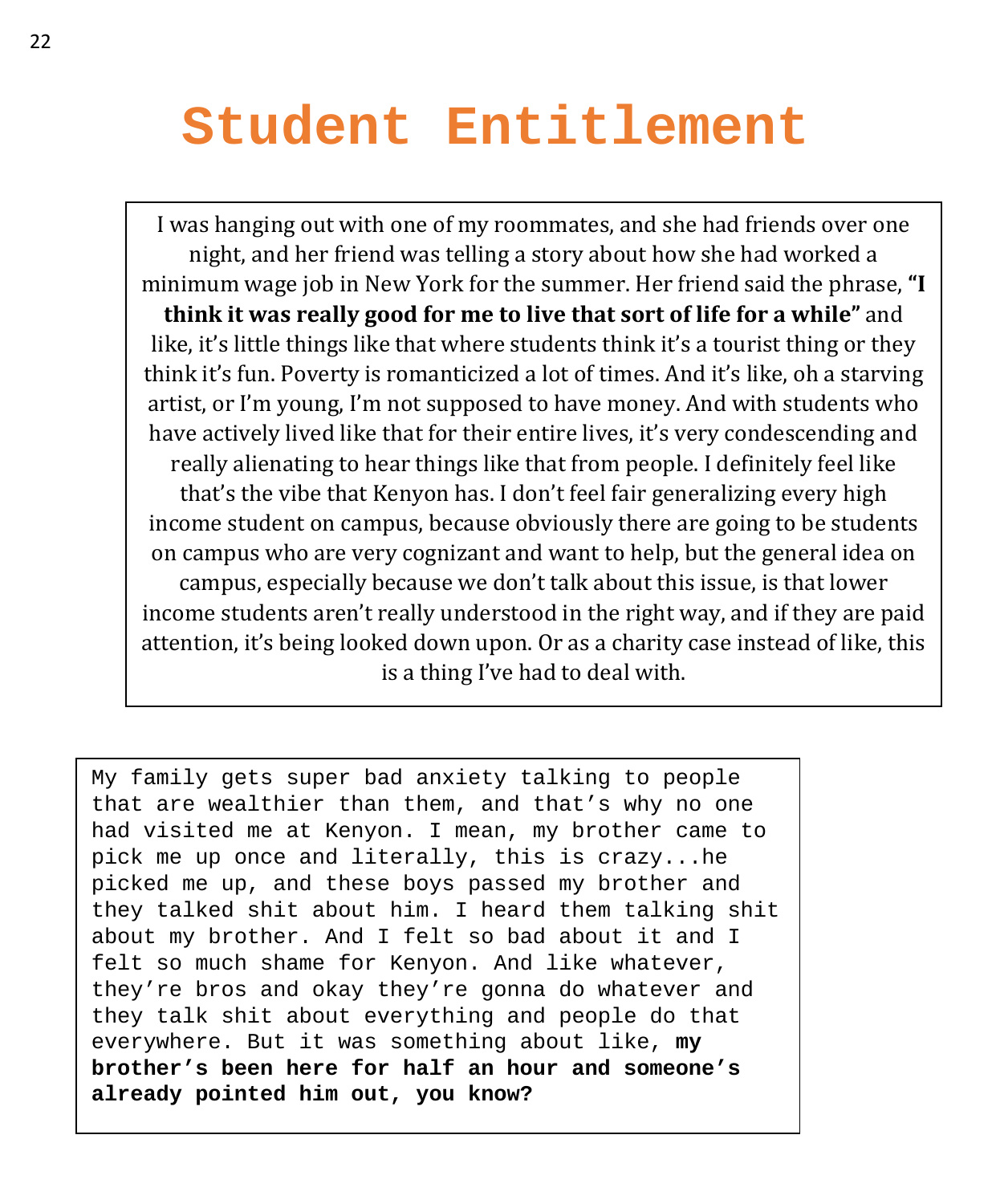I wish we talked about socioeconomic diversity more, that everyone knew that poor students actually exist on campus. Like, we're not all rich fuckers. People don't talk about that, they don't want to self-reflect.

My freshman year I was definitely embarrassed of being poor, but that's developed into defiance. This past year especially, I'm like fuck you. I know that what I have to share is going to make you uncomfortable, and I'm going to share it precisely because it will make you uncomfortable

It's hard when you feel that, at this college that's very wealthy, you feel like a spotlight is on you. You feel like people will figure it out, and that's how I feel. Not that there's anything bad with it. It's just internal. I think a lot of people say 'oh, he seems very Kenyon,' but I've struggled with feeling like I belong here.

*People have a difficult time conceptualizing white poorness, it's hard to explain, because it wasn't really a part of my identity before coming to Kenyon, by being here it has become a part of my identity because it's something that I've had to defend and fight for and make public even if I didn't really want to*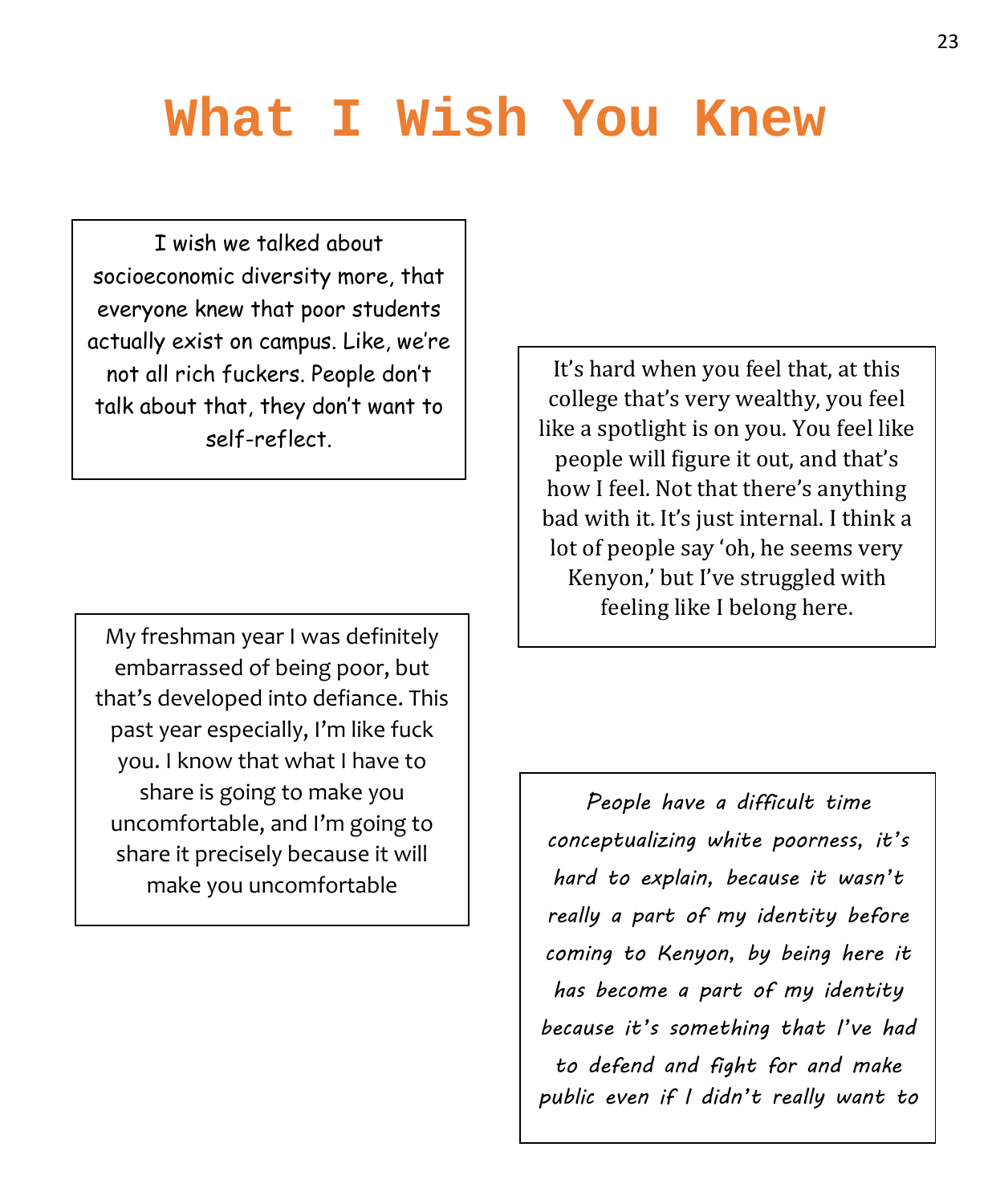I want high-income students to know that sometimes we feel like we don't belong because it's so exclusive here. Certain habits that are natural to them fall into things that we had to learn and are learning because we want to fit in. Like, buying things that aren't necessary. But it does seem funny that people...like, now that we fit in so well people aren't even aware that we exist. Many affluent Kenyon people don't understand that there's so many people on campus who look like they belong, but then feel that they don't really belong here

People assume that if you're white, and you go to a school like this, you're full pay. But I was homeless until I was 17 and my mom makes \$10,000 a year.

Being in this institution with all of its evident wealth is pretty alienating, especially when everyone acts like its normal. And I do not think it is normal.

Things that people think of as fairly mundane tasks at Kenyon like speaking in class or applying for Study Abroad are so much harder when you don't have money or have never been in an environment like Kenyon before.

Just because we're low income doesn't mean we're lesser. Our experiences are valuable and we shouldn't feel like we have to hide them away so you aren't uncomfortable.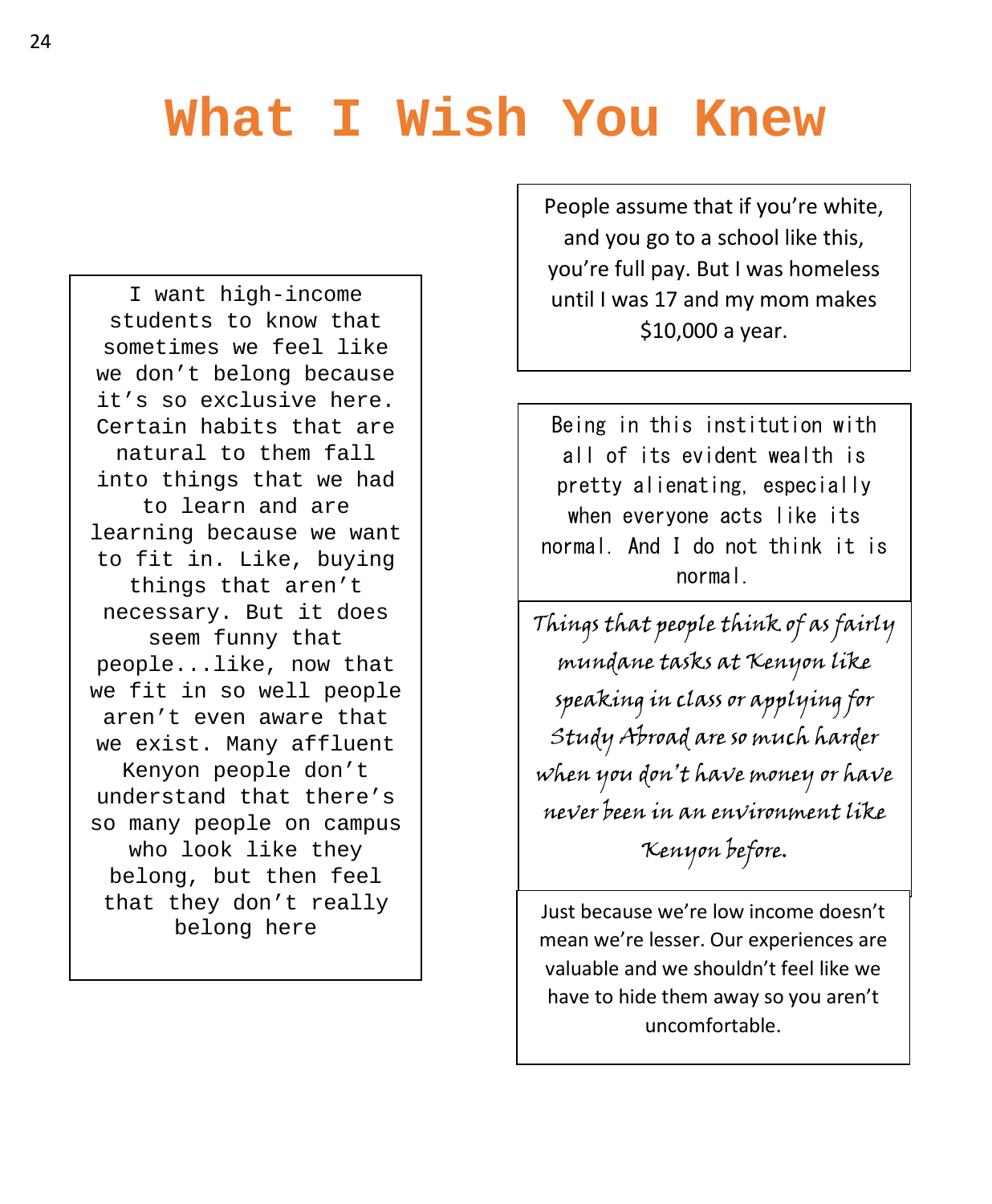If rich students feel guilty or ashamed about their privilege, they should do something about it. You don't need to feel attacked or ashamed when people bring up problems they face. Don't pity people who are less wealthy, and own up to your privilege. Use if for something better than stealing shit at Peirce.

Money has been on my mind my whole life. I never had that blissful ignorance of childhood. I always knew that I couldn't want things. I have to pay for college by taking out loans. Every part of my life has revolved around not having money. Literally everything.

You shouldn't assume people have money and the same experiences as you, because statistically speaking, you're the 1% for a reason.

I wish people knew that money isn't correlated with intelligence or will to succeed. Being low income gives you a different sort of voracity.

It would be nice if wealthier students could empathize a bit more, but in a mature and productive way. Sometimes I talk about my experiences with people and they immediately get upset and they don't know how to react. It's okay for things to be difficult and for me to struggle, not everything has to be perfect all the time. I just wish they would listen to me when things weren't perfect.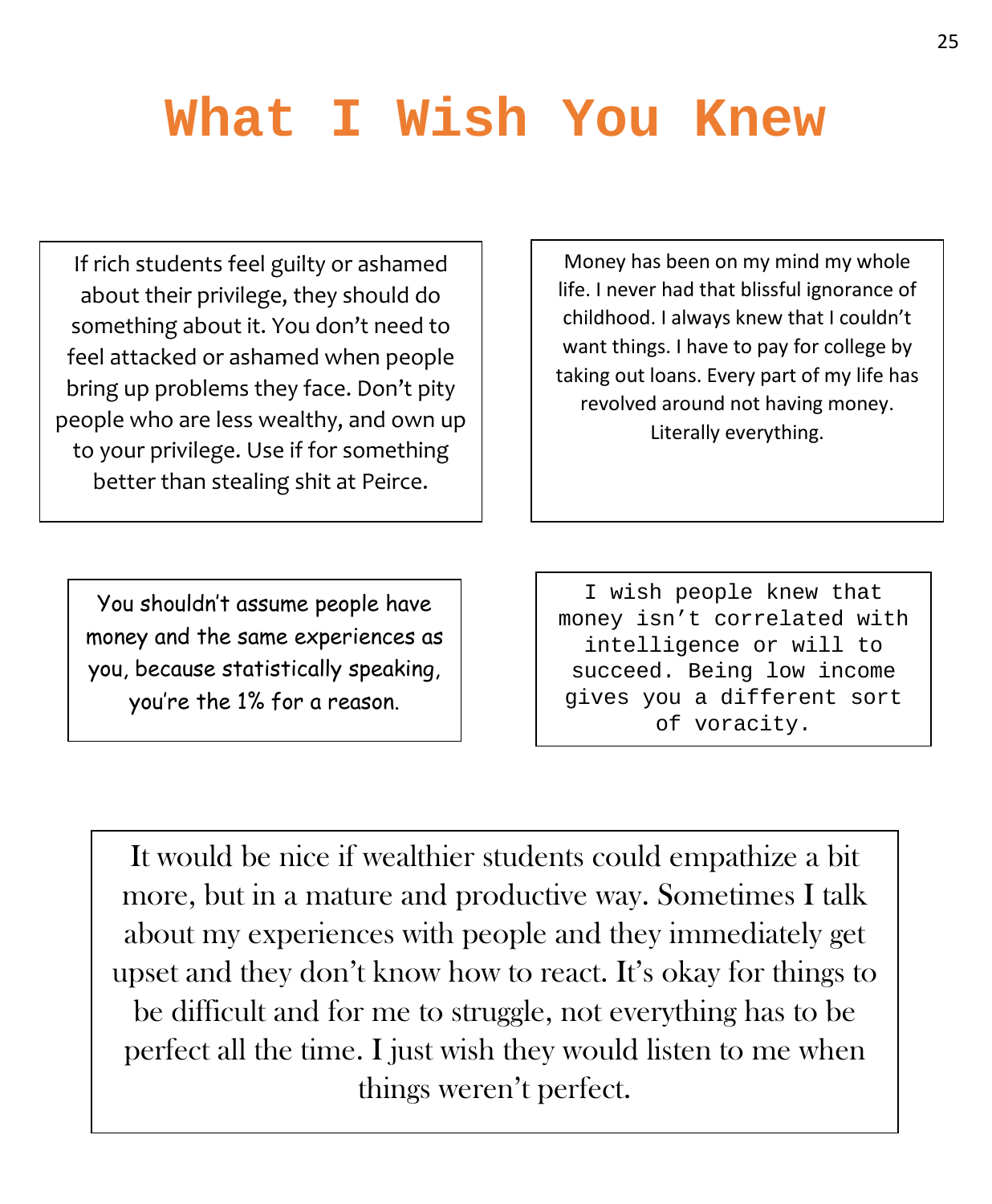I've worked really hard and I'm not trying to cheat the system just because I have a scholarship. I hope people understand that this isn't just a hand out, I have to work for what I have.

Most of the time I'm stressed out by things that aren't even related to school. Financial stress is huge, especially when I think about my mom at home and worry if she has enough money to buy food and if I can pick up some extra shifts to send money to her.

I kinda wish rich students knew that the poor students on this campus work a hell of a lot harder than they did. And I'm not saying there aren't rich students who didn't really apply themselves in school, I'm sure that's the case, but I feel like there's a misconception that everyone who is here put in equal work to be here. And the students who have significant aid packages and hear about the experiences of affluent people know that's not the case. We aren't equal. Not only did poor students have to work really hard to maintain grades, but you had to be the perfect person. You had to work a job to help your family or support yourself, you probably also had to do significant volunteering or be involved in other activities to have a rounded application or whatever. And I just know, from what I know about the backgrounds of my richer friends here, they just really didn't do a lot in high school. They went to private schools, seeing that these schools were just a pipeline for kids before them into schools and they could do the same. So I wish rich kids knew that. It would be nice if rich kids were more empathetic or understanding of the hardships that marginalized people are going through.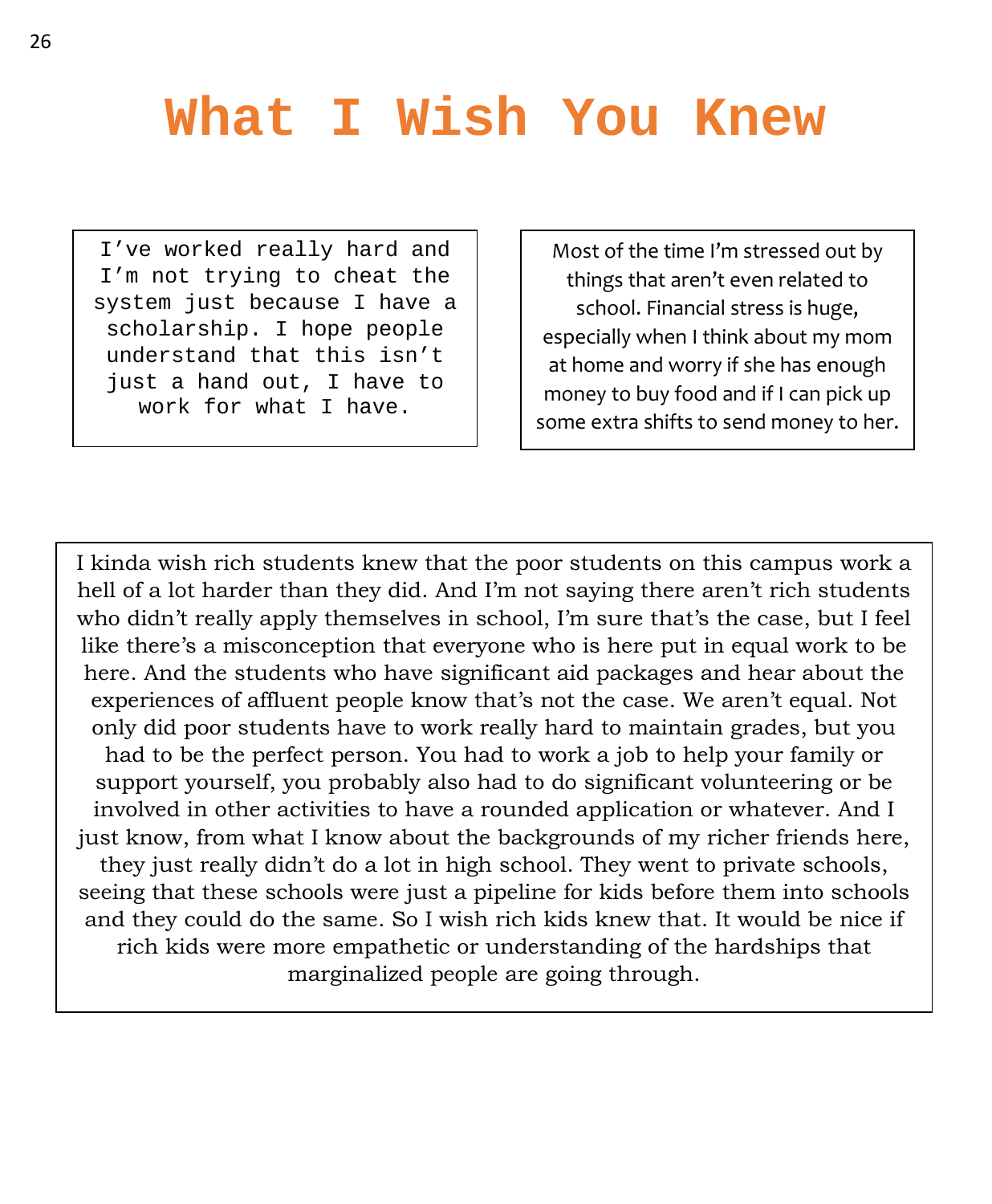Many Kenyon people don't understand that there's so many people on this campus who look like they belong, but then feel that they don't really belong here.

There have been so many sacrifices made just so that I could be here. I don't have the opportunity to party and take college for granted. I pay tuition, and maybe it's not as much as what other people pay, but it's a really big deal for my family. If we fail a class or something, that's not just a personal failure, we're letting our whole family down and all these sacrifices will be for nothing.

Everything about my experience at Kenyon has been shaped and colored by gratitude. Wealthy students seem to take things like, college in general, and all those opportunities and resources for granted. Because like, I don't really get to go to a health center at home, that all fades away for me. I don't get counseling at home, I don't have a car and I can't really go places. I think a lot of people just take this whole experience for granted, and that hurts me a lot because it makes me feel like I don't belong, I don't have anywhere else to go, this is the best my life has ever been, but people are complaining about everything. I've never once taken the opportunity to be at Kenyon for granted, even when it has diminished me, because I don't *have* to be here. Being here is a blessing.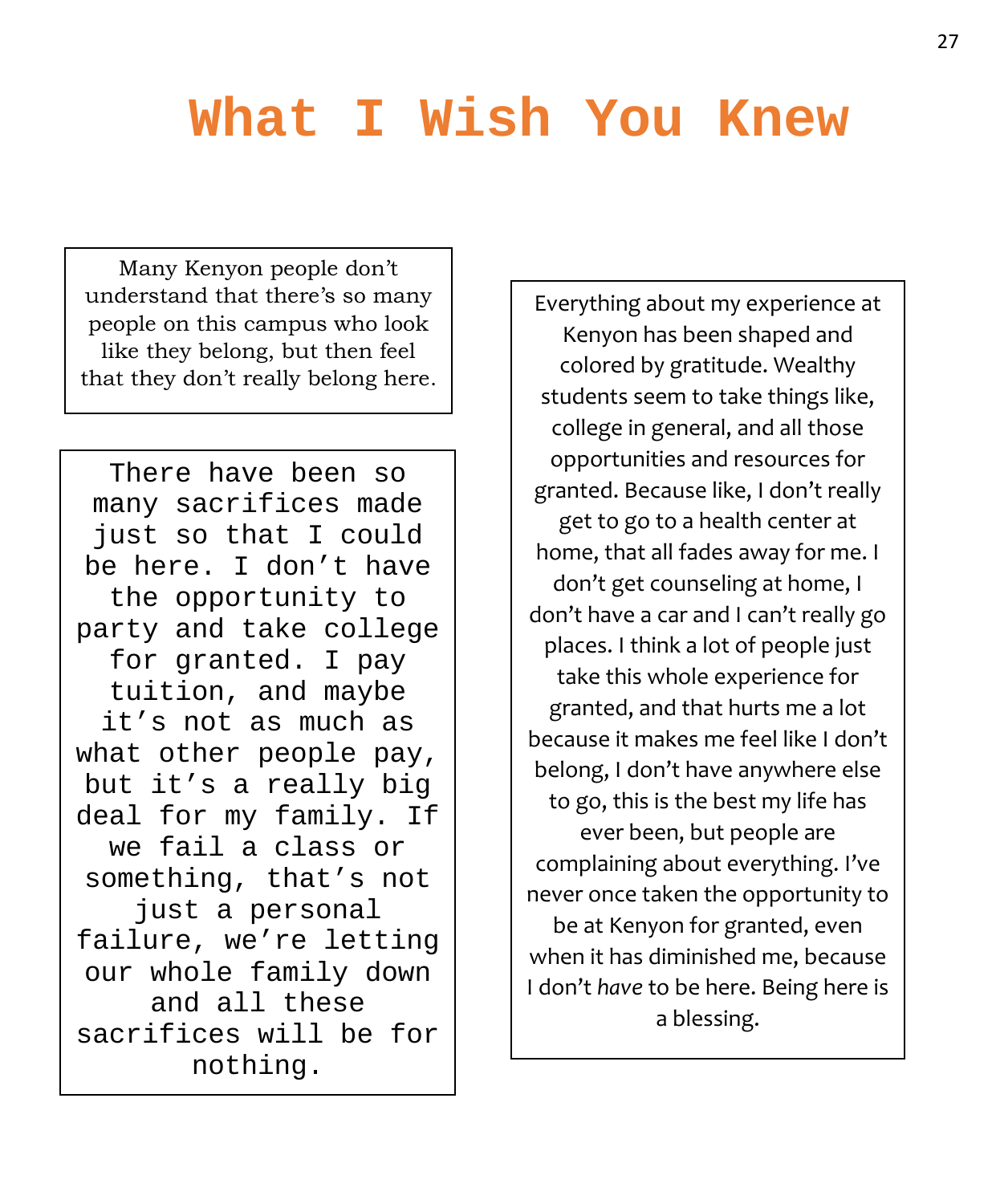### **Where Do We Go From Here?**

#### *Kenyon Students*

- Don't complain about Peirce.
	- o Also, stop stealing cups, plates, and other dishes.
- Be mindful when planning activities and outings with friends. Think about how much money these activities require-- is everyone *really* able to pay for it?
	- o This is especially important in situations involving alcohol-- is your main form of entertainment dependent on the ability to buy alcohol?
- Reflect on conversations you have with others. Do a lot of your conversations revolve around your travel experiences, concerts you've been to, food you like, clothes you buy? What other ways can you get to know a person besides talking about these things?
- LISTEN to low income students when they talk about their experiences and challenges. Don't question them or try to invalidate them. Don't try to make yourself look better by saying "Oh, I buy stuff at Goodwill" or "I'm not *that* privileged." Don't be afraid of saying the wrong thing and don't be afraid of having difficult conversations. The most important thing is that conversations about class take place and you aren't afraid to recognize your privilege.

#### *Low Income Students*

- Don't be afraid to share your experiences with people or call your friends out when they're classist. We need to have conversations about socioeconomic inequality, but unfortunately, they probably won't take place unless you start them. Your experiences and background are valuable, don't feel like you have to hide it.
- Ask for help. Seek out resources and support from Kenyon. Talk with your Community Advisor, a professor, or go to the Office of Diversity, Equity, and Inclusion. There are resources to help you with most situations, you just need to look for them.
- Join programs available to low income students like REACH. Or, maybe form your own group for low income students. Having a group of friends that understands your experiences is invaluable.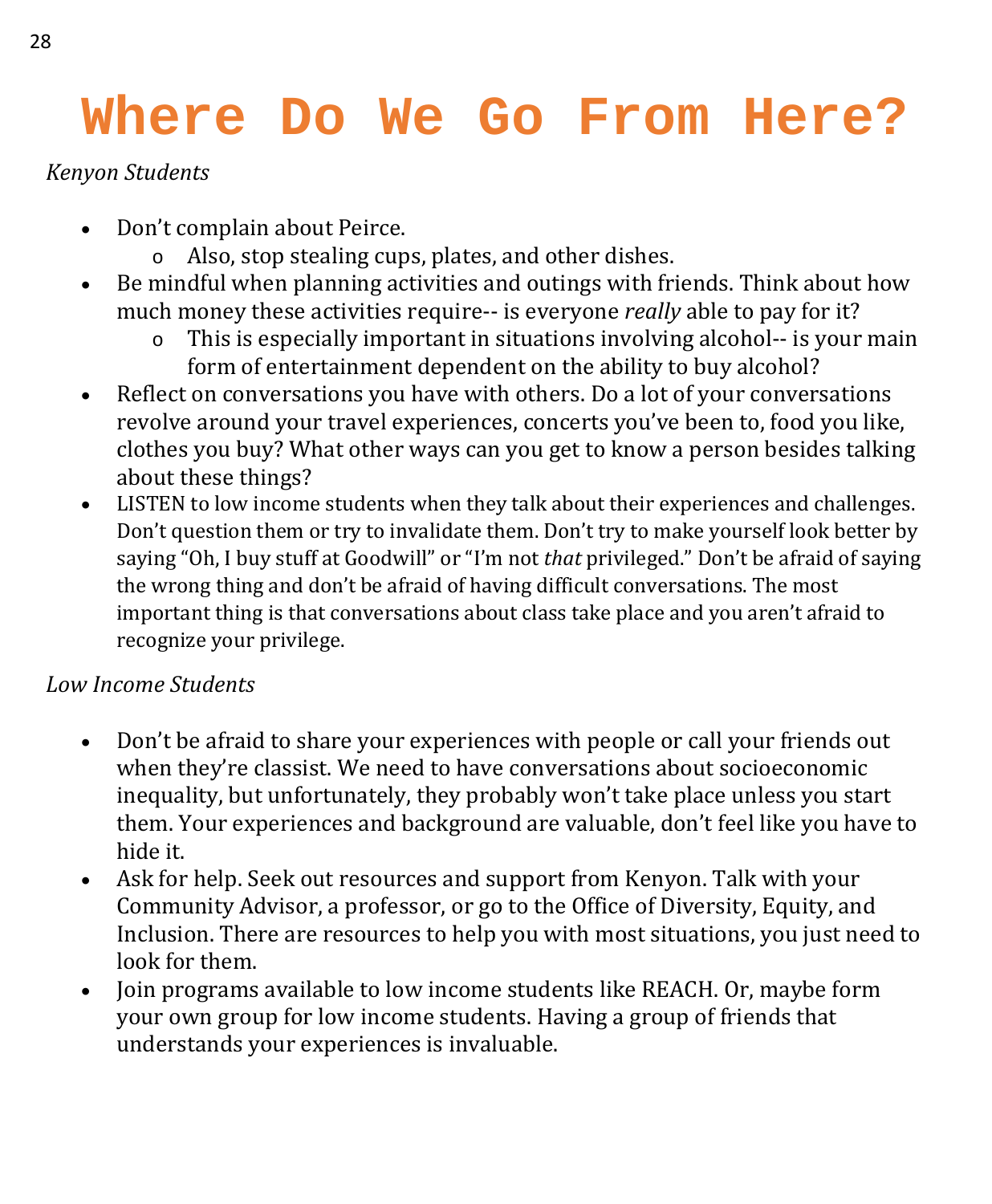#### *Kenyon Faculty*

- Course syllabi should include a section on financial resources available through ODEI, including funds to help purchase textbooks.
	- o Discussions about syllabi should also include definitions of certain terms such as "office hours." For many students who have never been in an academic environment like Kenyon, they may be unsure of what office hours are and how they can be useful.
- If you are from a low income or underrepresented background yourself, share it with students if you're comfortable doing so. It can be very powerful for students to see people with their experiences in positions like yours.
- Be mindful when making generalizations about the Kenyon population. Though many Kenyon students come from affluent backgrounds, statements such as "most Kenyon students don't know this…" or "you guys have probably never experienced..." can be very othering for students from low income backgrounds.
	- o This also extends to comments about what type of food/clothes/stores you find desirable or appealing. If the comment is rooted in your class privilege, recognize where it stems from.
- When appropriate, incorporate topics such as socioeconomic diversity at Kenyon or Knox County within your curriculum.
- If you ask students to attend events outside of class, be mindful and flexible about work schedules

Please join me **Wednesday, March 28th at 5:00pm** for a panel discussion about Class and Community at Kenyon. I will also be presenting my full research project **Thursday, March 29th at** 

**11:10** in Hayes 109. These will be opportunities to engage in discussion about this topic and ask any questions you may have.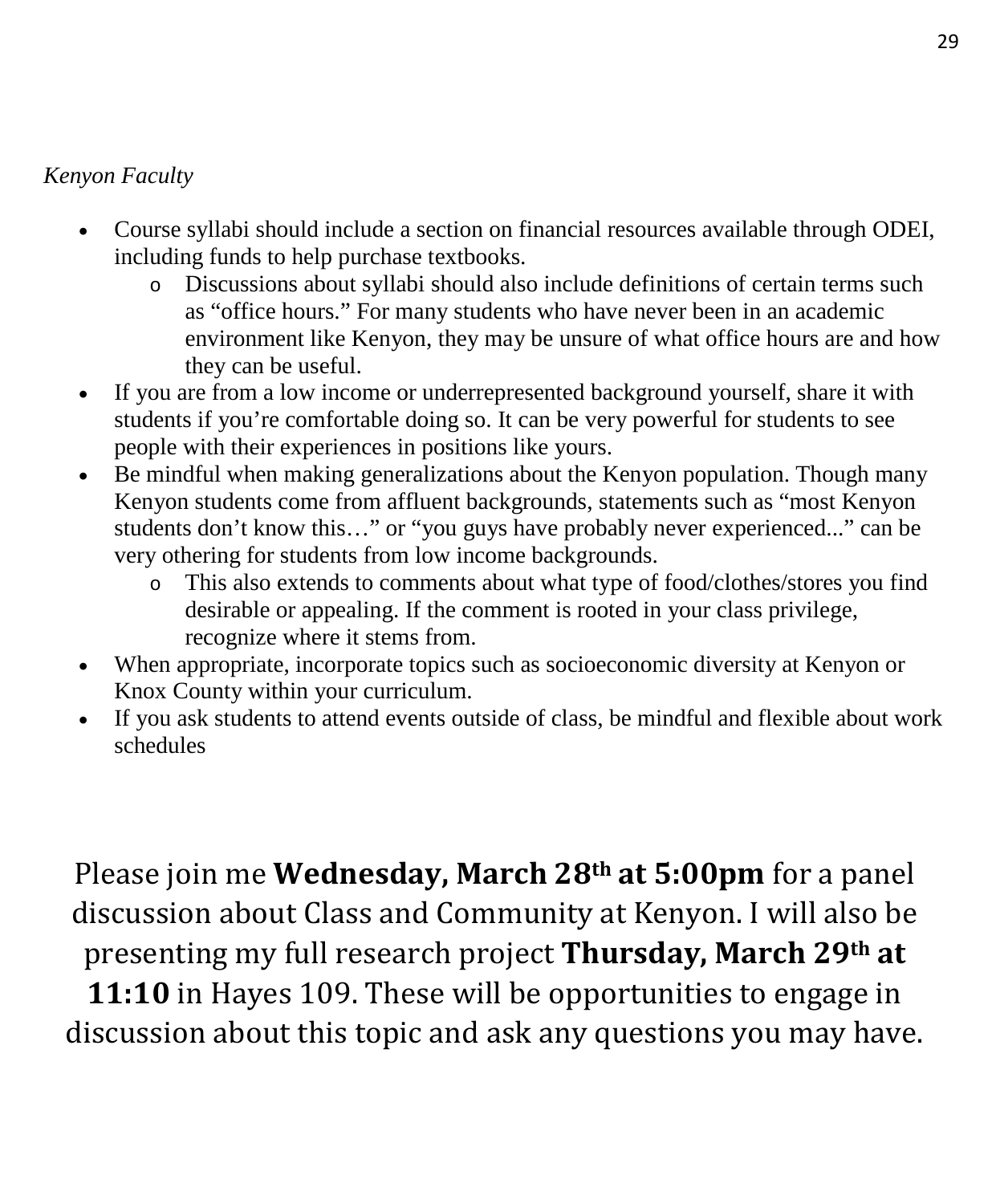# **Acknowledgements**

This project would be nothing without the voices of low income students. I am incredibly thankful to all the students who took time out of their day to sit down with me and share their thoughts and experiences. Because of them, we get to explore and understand a side of Kenyon that is often silenced and diminished. Thank you for your courage in sharing your story. I hope the process was as rewarding for you as it was for me.

I would also like to thank:

My wonderful advisor, Ed Schortman of the anthropology department, for his constant support and guidance through this project. Thank you for your thoughtful and insightful comments and your lightning quick revisions of my drafts.

Professor Sam Pack, who first encouraged me to pursue this project my freshman year. Thank you for helping me see the importance of work like this, and for equipping me with the skills to bring this project to fruition. I am forever thankful for your support.

My lovely friends, who have heard me talk about this project for months on end and offered interesting insights and perspective. Thank you for listening.